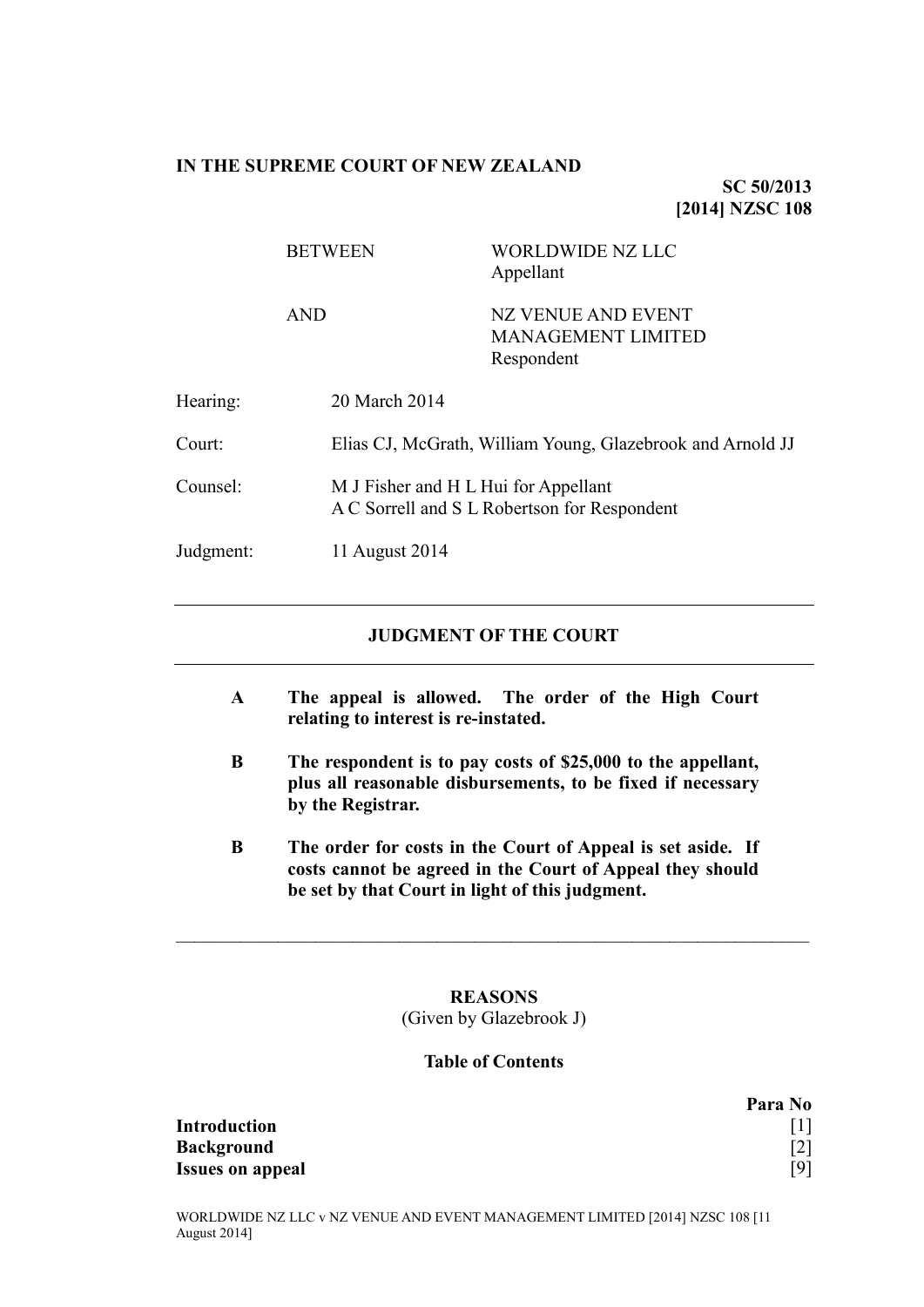| Was there a debt for the purposes of $s\,87(1)?$  | $[11]$                        |  |
|---------------------------------------------------|-------------------------------|--|
| The position of the parties                       | $[11]$                        |  |
| Our approach                                      | $\lceil 14 \rceil$            |  |
| The wording of s $87(1)$                          | [16]                          |  |
| Legislative history                               | [17]                          |  |
| Policy rationale                                  | $\lceil 23 \rceil$            |  |
| Interpretation by the United Kingdom courts       | $\left\lceil 25 \right\rceil$ |  |
| Australian caselaw                                | [32]                          |  |
| New Zealand caselaw                               | [33]                          |  |
| Conclusion                                        | [36]                          |  |
| <b>Cause of action?</b>                           | $[37]$                        |  |
| The parties' submissions                          | $\lceil 38 \rceil$            |  |
| Relevant parts of the trust deed                  | [40]                          |  |
| Our analysis                                      | [46]                          |  |
| A proceeding for the recovery of debt or damages? | [61]                          |  |
| The pleadings                                     | [62]                          |  |
| <b>Discretion</b>                                 | [70]                          |  |
| Submissions of the parties                        | [71]                          |  |
| Our assessment                                    | 73                            |  |
| <b>Conclusion, result and costs</b>               |                               |  |

# **Introduction**

<span id="page-1-0"></span>[1] This appeal concerns the circumstances in which interest can be awarded under s 87(1) of the Judicature Act 1908.

# **Background**

<span id="page-1-1"></span>[2] Worldwide NZ LLC (Worldwide) and NZ Venue and Event Management Ltd<sup>1</sup> (Venue Management) were parties to a joint venture to construct and operate Vector Arena in Auckland. The joint venture was formed under a deed of trust, $2$  with Quay Park Arena Management Ltd (QPAM Ltd) as corporate trustee.

[3] Worldwide held a 25 per cent interest (holding "B" units and shares) in the joint venture and QPAM Ltd. Venue Management and an associated company held a 75 per cent interest (holding "A" units and shares).

<span id="page-1-2"></span>[4] On 18 January 2006, a receiver was appointed to the parent company of Worldwide, triggering a pre-emptive right of purchase of its "B" units and shares.

 $\frac{1}{1}$ Previously called Jacobsen Venue Management New Zealand Ltd.

<sup>&</sup>lt;sup>2</sup> The Quay Park Arena Management Trust.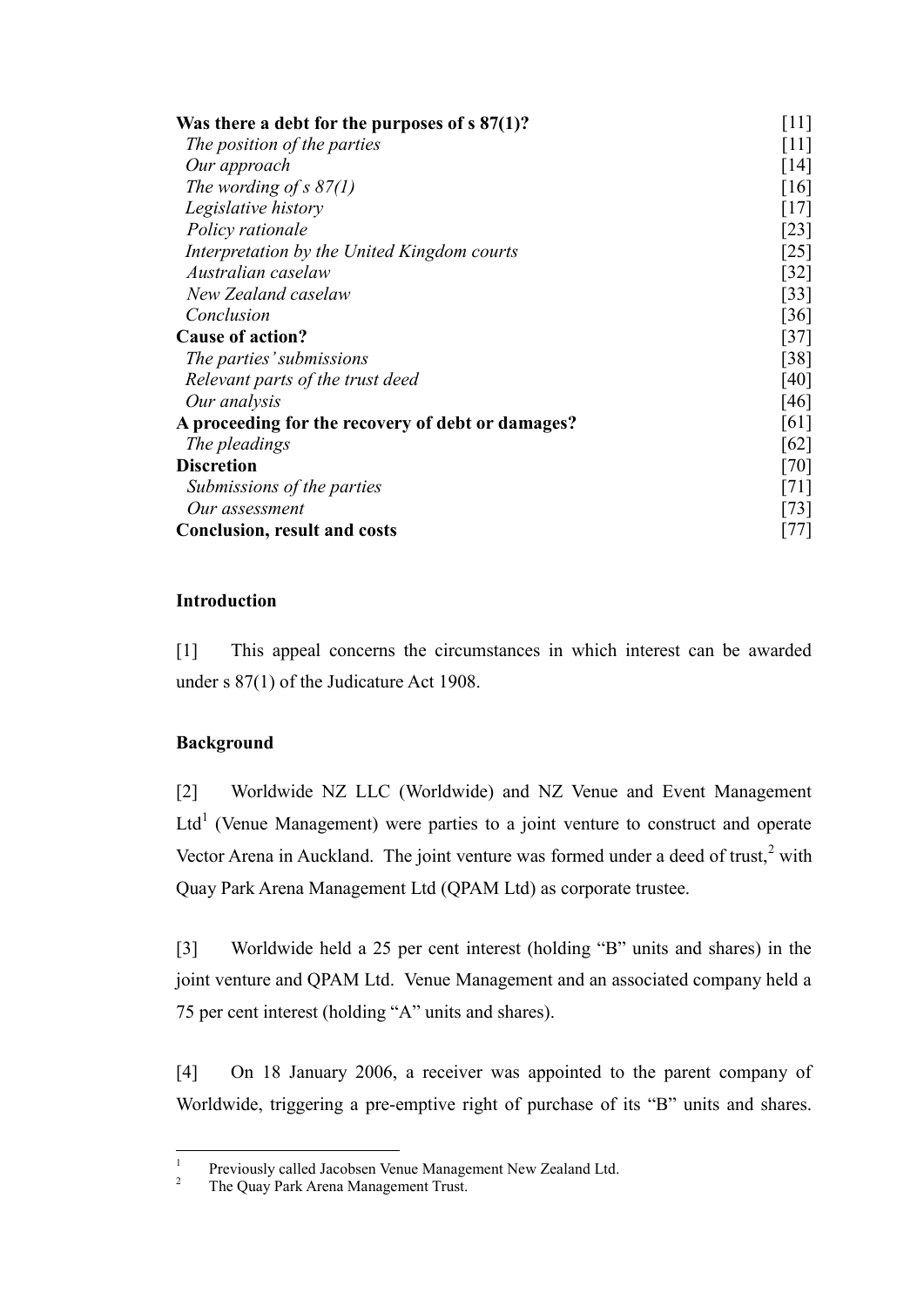This was exercised by Venue Management by letter of 26 April 2006. The letter stated that Venue Management accepts the units as at the date of receivership (being 18 January 2006). It also said that Worldwide "no longer has any rights in respect of the Trust or QPAM [Ltd]".

<span id="page-2-3"></span>[5] The trust deed did not set a mechanism for fixing the price of the "B" units and shares. Legal proceedings ensued and, in 2008, the Court of Appeal construed the trust deed as requiring the transaction to occur at fair market value which could, if necessary, be fixed by the Court. $3$ 

<span id="page-2-2"></span><span id="page-2-1"></span>[6] The fair market value for the "B" units and shares was finally fixed by the High Court in a judgment of 24 November  $2011<sup>4</sup>$  Potter J ordered payment to be made within 28 days of the date of the judgment and also held that interest under s 87(1) of the Judicature Act was payable from 26 April 2006 up to the date of payment on the fair market value that had been determined by the Court.<sup>5</sup>

<span id="page-2-0"></span>[7] On appeal against Potter J's judgment, the Court of Appeal held that s 87(1) of the Judicature Act did not apply and no interest was payable.<sup>6</sup> This was because a "debt" under s 87(1) had to be an ascertained or readily ascertainable sum and the fair market value of the "B" shares and units was neither.<sup>7</sup> Further, there was no cause of action arising at the date the pre-emptive rights were exercised. According to the Court of Appeal, all that arose was a contractual obligation on the part of Venue Management to pay for the "B" units and shares once their value was agreed, or, failing agreement, determined by the Court. Before the date set by Potter J for payment, the Court of Appeal considered that any liability was inchoate.<sup>8</sup> In addition, the Court of Appeal held that Worldwide's proceeding was not one "for the

 $\frac{1}{3}$ *Jacobsen Venue Management New Zealand Ltd v Worldwide NZ LLC* [2008] NZCA 105 at [40]– [41]. Despite this being an appeal from an interlocutory order, the parties agreed that the interpretation of the trust deed should be adjudicated on by the Court of Appeal: at [8](c). This meant that the Court of Appeal's construction of the trust deed would be binding in subsequent litigation. An earlier argument that Worldwide was estopped from relying on the pre-emption rights had been abandoned soon before the Court of Appeal hearing: at [5].

<sup>4</sup> *Worldwide NZ LLC v QPAM Ltd* HC Auckland CIV-2006-404-1827, 24 November 2011 [*Worldwide* (HC)].

 $\frac{5}{6}$  At [257] and [279].

<sup>6</sup> *New Zealand Venue and Event Management Ltd v Worldwide NZ LLC* [2013] NZCA 130 (Harrison, Wild and French JJ) [*Worldwide* (CA)].

 $^7$  At [23], [24] and [28].

At  $[40]$ – $[41]$ .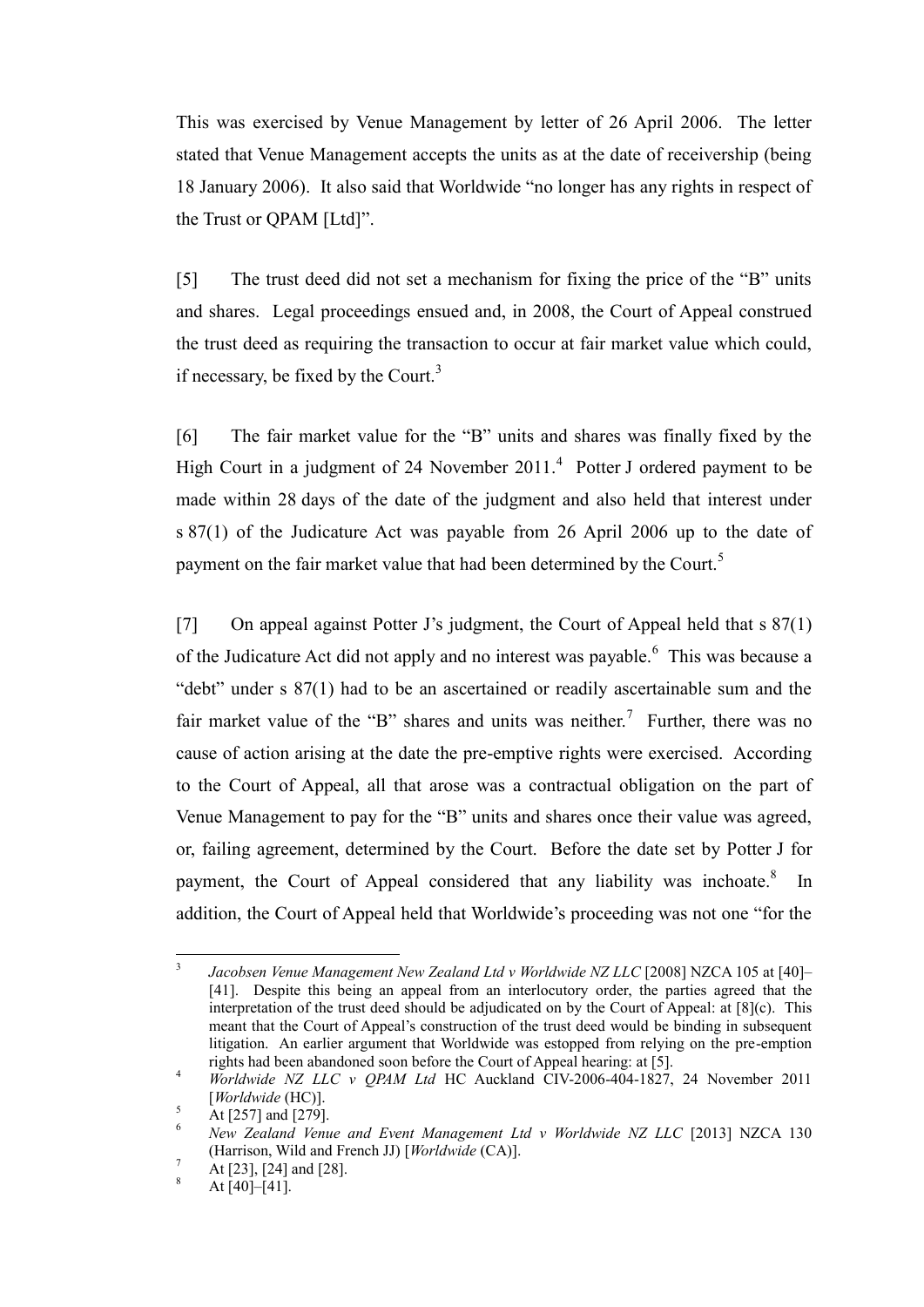recovery of debt or damages". This was because the proceeding was for a declaratory judgment and Potter J was not asked to, and did not, give judgment in relation to any sum. $10$ 

[8] On 11 October 2013, this Court granted leave to appeal against the Court of Appeal's decision on the question of whether the Court of Appeal erred in not awarding interest on the value fixed for the "B" units and shares.<sup>11</sup>

## **Issues on appeal**

<span id="page-3-0"></span>[9] There are four main issues: first, whether there was a "debt" for the purposes of s 87(1); secondly, whether a cause of action for the recovery of a debt arose, and if so, when; thirdly, whether Potter J's decision was a judgment based on a "proceeding for the recovery of debt or damages"; and fourthly, whether Potter J should have exercised her discretion to award interest from the date the pre-emptive right was exercised.

[10] For convenience, the relevant parts of s 87 of the Judicature Act are set out:

## **87 Interest on debts and damages**

(1) In any proceedings in the High Court, the Court of Appeal, or the Supreme Court for the recovery of any debt or damages, the court may, if it thinks fit, order that there shall be included in the sum for which judgment is given interest at such rate, not exceeding the prescribed rate, as it thinks fit on the whole or any part of the debt or damages for the whole or any part of the period between the date when the cause of action arose and the date of the judgment:

provided that nothing in this subsection shall―

- (a) authorise the giving of interest upon interest; or
- (b) apply in relation to any debt upon which interest is payable as of right, whether by virtue of any agreement, enactment, or rule of law, or otherwise;

 $\overline{a}$ 

…

 $\frac{9}{10}$  At [42].

<sup>10</sup> At [42]–[45]. The Court also held, at [49], that any claim for equitable interest was not pleaded and there was in any event no foundation to award it.

<sup>11</sup> *Worldwide NZ LLC v New Zealand Venue and Event Management Ltd* [2013] NZSC 97.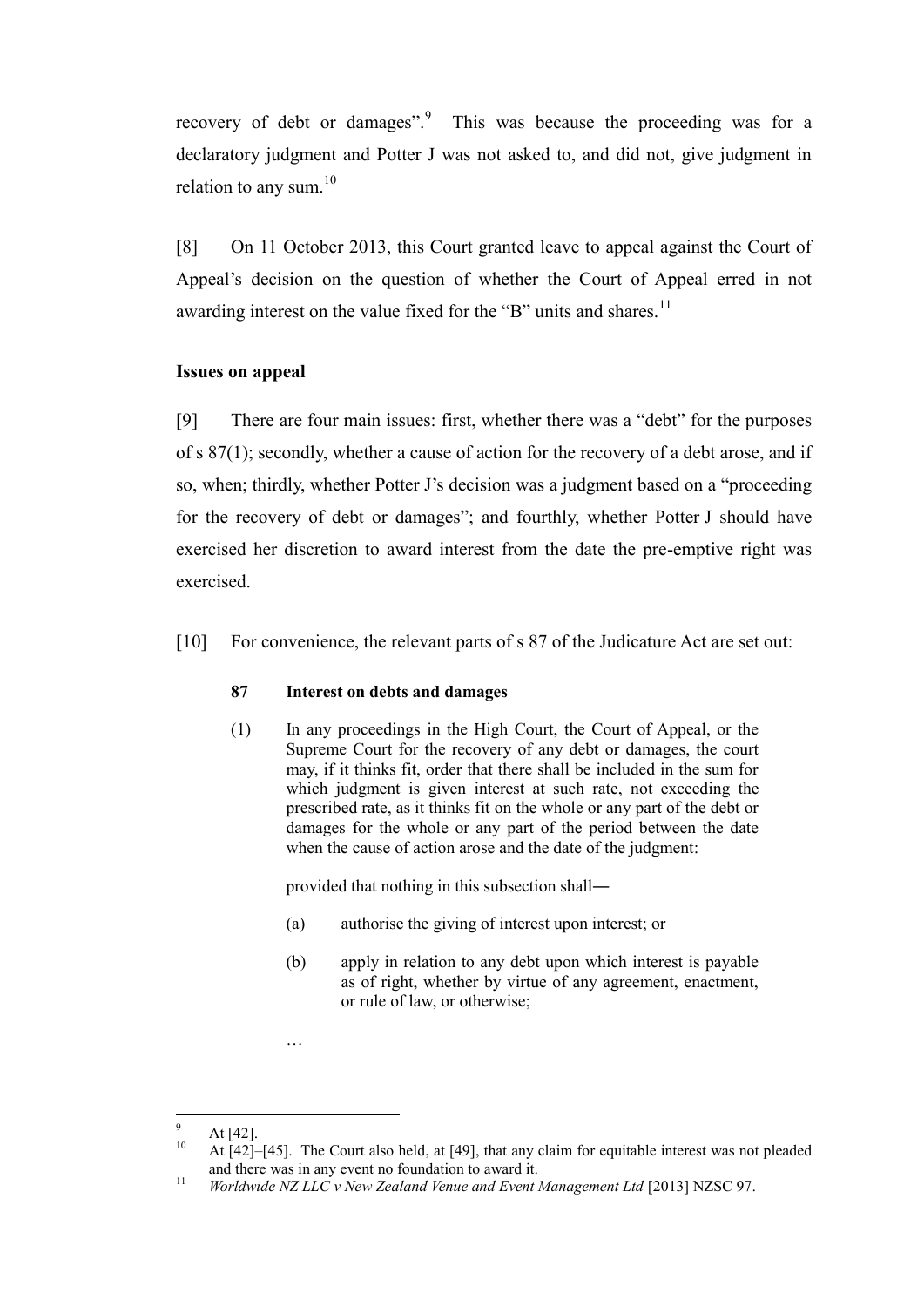# **Was there a debt for the purposes of s 87(1)?**

# *The position of the parties*

<span id="page-4-0"></span>[11] An award of interest can only be made under s 87(1) of the Judicature Act in proceedings "for the recovery of any debt or damages".

[12] Worldwide maintains that this case involved a "debt" for the purposes of s 87(1), this being the "fair market value" for the units and shares. In its submission, the Court of Appeal was wrong to hold that a sum of money must be "ascertained" or a sum "immediately and readily ascertainable" to constitute a debt. It says in any event that the sum was ascertainable as at 26 April 2006.

[13] Venue Management supports the decision of the Court of Appeal on this point.

# *Our approach*

<span id="page-4-1"></span>[14] To determine the meaning of the words "any debt" under s 87(1) this judgment first traverses the wording of s 87(1). Then we discuss its legislative history, the policy rationale and caselaw on the section and its close equivalents in the United Kingdom, Australia and New Zealand.

<span id="page-4-2"></span>[15] Before we begin this discussion, we comment that, where a contract sets the price as "fair market value", while parties may disagree on what that is, the courts have consistently held that there is one "market value"<sup>12</sup> and that this value is capable of determination by objective criteria.<sup>13</sup> Contrary to the position of the

 $12$ We recognise that it may be somewhat of a legal fiction that there is only one market price for goods and services. We recognise also that there may be practical difficulties in ascertaining market value, particularly in cases where there is no established market.

<sup>13</sup> See, for example, *Money v Ven-Lu-Ree Ltd* [1989] 3 NZLR 129 (PC) at 133 (in the context of a discussion of whether an agreement for sale at a valuation was capable of constituting a binding agreement even where the machinery established by the parties to ascertain the valuation has failed) and a recent discussion of market value by the United Kingdom Supreme Court in *Benedetti v Sawiris* [2013] UKSC 50, [2013] 3 WLR 351 at [100] and [102]. See also *Wellington City Council v Body Corporate 51702* [2002] 3 NZLR 486 (CA) at [29] where the Court of Appeal saw market price as an "objectively ascertainable price … even if the Court is the only implicitly agreed or default arbiter of the price". We also refer to the comment by the Court of Appeal in *Liebherr Export - AG v Ellison Trading Ltd* CA174/03, 29 June 2004 at [52]: "The price was to be a fair and reasonable one. In our view, this requires the price to be objectively reasonable. As this is the case, a court can step in to fix the price if the parties are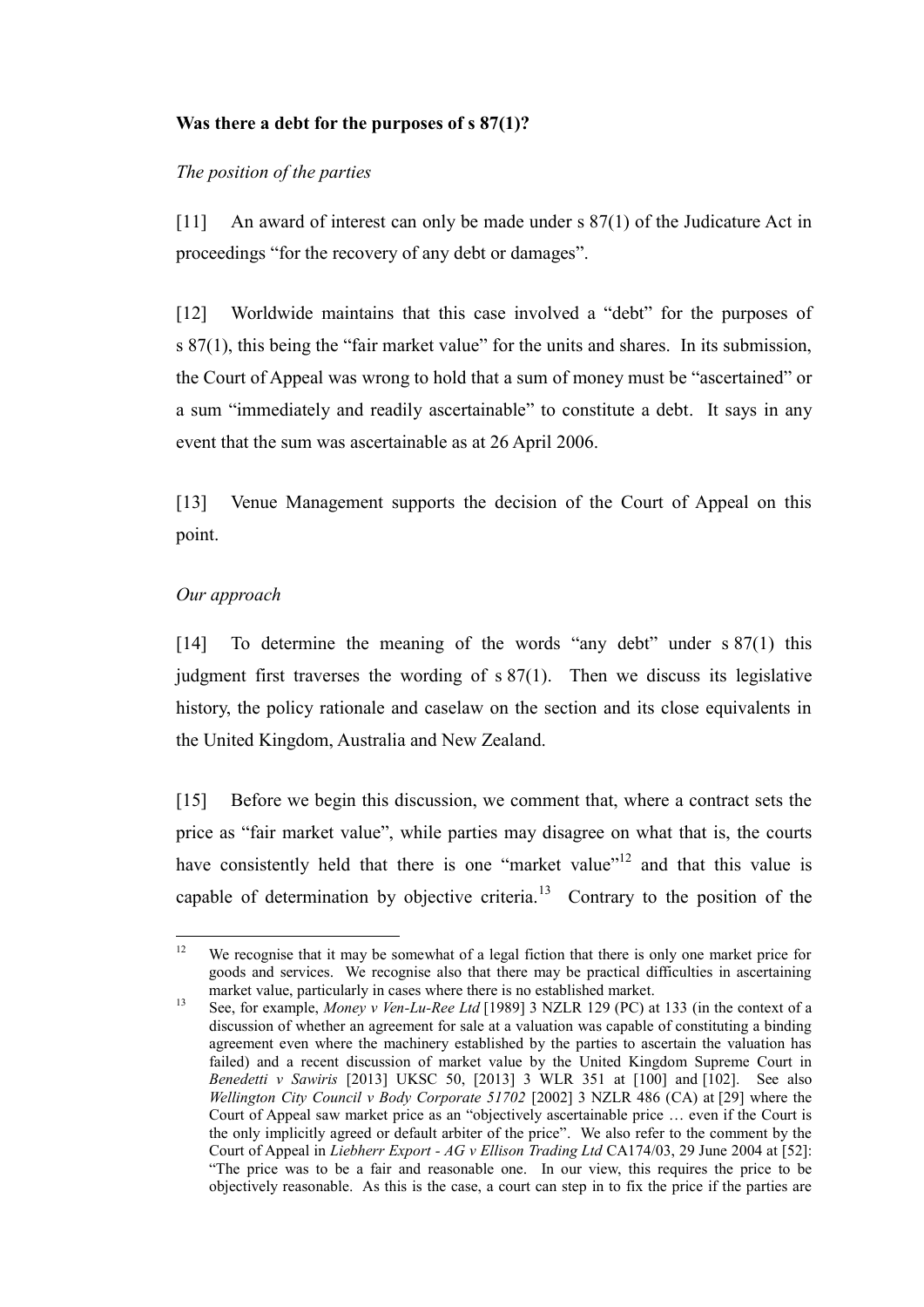Court of Appeal, therefore, the "fair market value" for the "B" units and shares can be seen as readily ascertainable, if indeed that is a requirement of s 87(1), the issue we now examine.

#### *The wording of s 87(1)*

<span id="page-5-0"></span>[16] The word "debt" can be one of wide import. There is nothing in s 87(1) that explicitly qualifies the word "debt" to require it to be ascertained or readily ascertainable. Indeed, the fact that the term "debt" is coupled with the term "damages" would suggest that it was not intended that the word "debt" be interpreted in a restrictive sense. By their nature, damages are not "ascertained" until judgment. This suggests that immediate ascertainment is not fundamental to the jurisdiction under s 87(1).

#### *Legislative history*

<span id="page-5-1"></span>[17] The current wording of s 87(1), save for subsequent minor amendments, was introduced by s 3(1) of the Judicature Amendment Act 1952. This amendment essentially adopted s 3(1) of the Law Reform (Miscellaneous Provisions) Act 1934 (the United Kingdom Act), which in turn implemented the recommendations of the Law Revision Committee Report of March 1934 (UK). The Report described the previous state of the  $law:$ <sup>14</sup>

<span id="page-5-2"></span>[3] When a plaintiff makes a money claim for a debt or for damages, interest from the date when the cause of action accrued can only be recovered in [specified] cases.

…

 $\overline{a}$ 

[4] There are however a very large number of claims for debt and for damages which are still subject to the old common law rule that interest cannot, in the absence of express agreement, be recovered. …

not able to do so. The term 'reasonable price' is used in s 10(2) of the Sale of Goods Act and s 11(1) of the Consumer Guarantees Act. Parliament must, therefore, have considered that the courts were capable of assessing such a price".

<sup>14</sup> Law Revision Committee *Second Interim Report* (March 1934) (UK). The specified cases referred to by the Law Revision Committee covered contract claims where there was an express or implied term for payment of interest, where there was a statutory provision allowing interest, or where the Court of Chancery considered it equitable to award interest: see [3].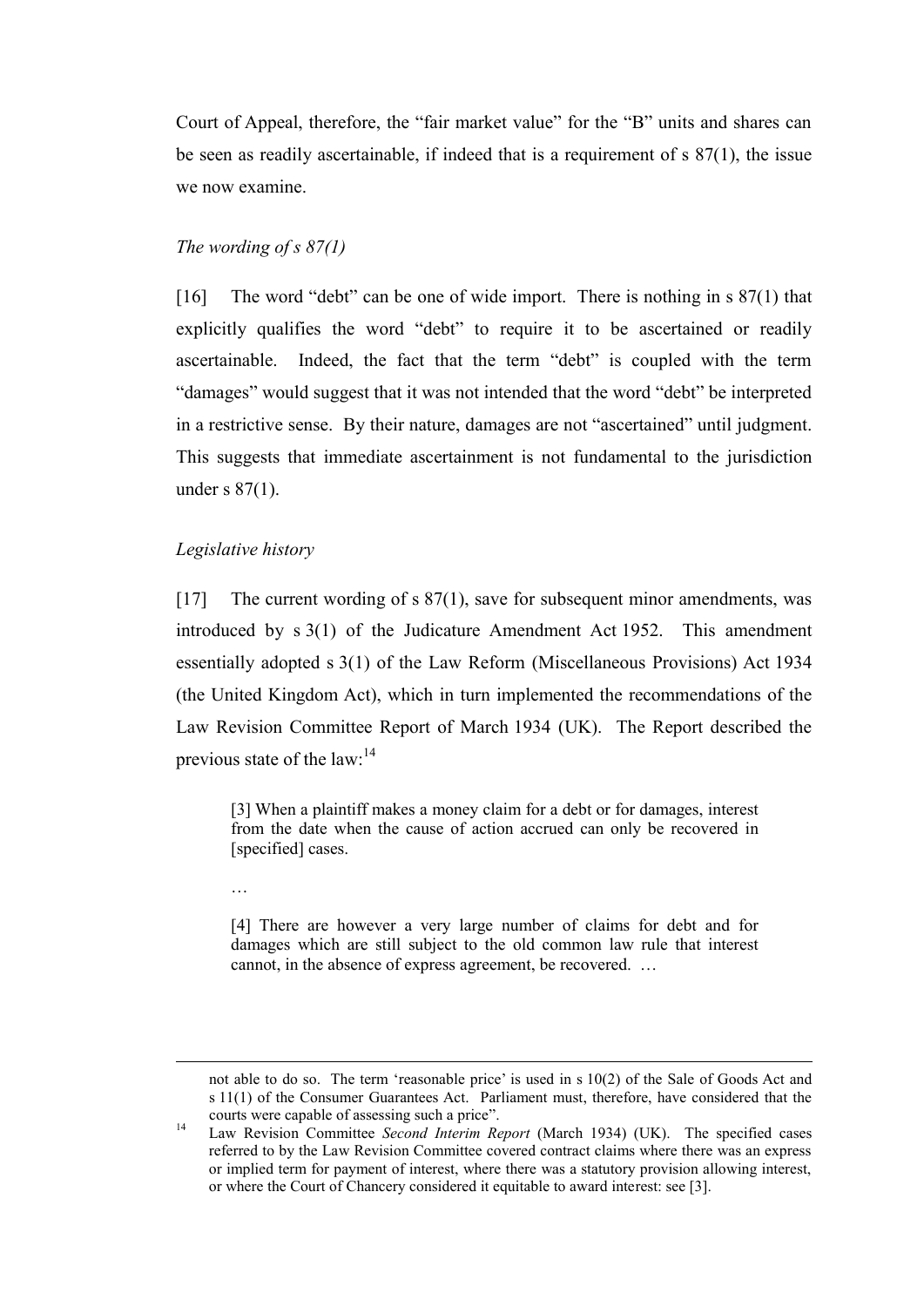### [18] The Law Revision Committee went on to recommend that:

[8] We have come to the conclusion that the time has come when the old and rigid Rule should now be altered.

The courts, including all appellate tribunals, should have the power to award interest in every case in their discretion where it is not already provided for by statute, or by the contract, or otherwise.

In practically every case a judgment against the defendant means that he should have admitted the claim when it was made and have paid the appropriate sum for damages.

…

[9] … There seems, however, to be no reason for a different rule [in cases where general damages are given].

To take as an extreme example, a libel action in which the defendant is held liable. The Court is in effect deciding that he has defended the case wrongly and without sufficient grounds. He ought, that is to say, to have admitted the claim when made and have offered a proper sum by way of damages. In any event the Court will have a discretion which can be exercised in cases accordingly where it would be unreasonable to award interest.

As indicated by the Law Revision Committee report, the intent was that the courts should "have the power to award interest in every case in their discretion".

[19] The reports of the speeches in the New Zealand House of Representatives during the passage of the Judicature Amendment Bill make it clear that s 87(1) was intended to adopt s 3(1) of the United Kingdom Act. The following is an excerpt from the speech of the Attorney-General, the Hon Mr Webb:<sup>15</sup>

The new subsection is in the same terms as the section that was passed in the Law Reform (Miscellaneous Provisions) Act 1934 in the United Kingdom. The only difference is that under the United Kingdom Act no maximum rate of interest is prescribed.

… in short, the Courts are given power to award interest on any debt or damages, but the rate must not exceed 5 per cent. I emphasise that the Court has a discretion.

[20] Given that the aim of the New Zealand amendment was to adopt the United Kingdom position, this means that the legislative policy behind the equivalent United Kingdom provision is highly relevant in the New Zealand context. It is clear

<sup>15</sup> <sup>15</sup> (29 July 1952) 279 NZPD 584.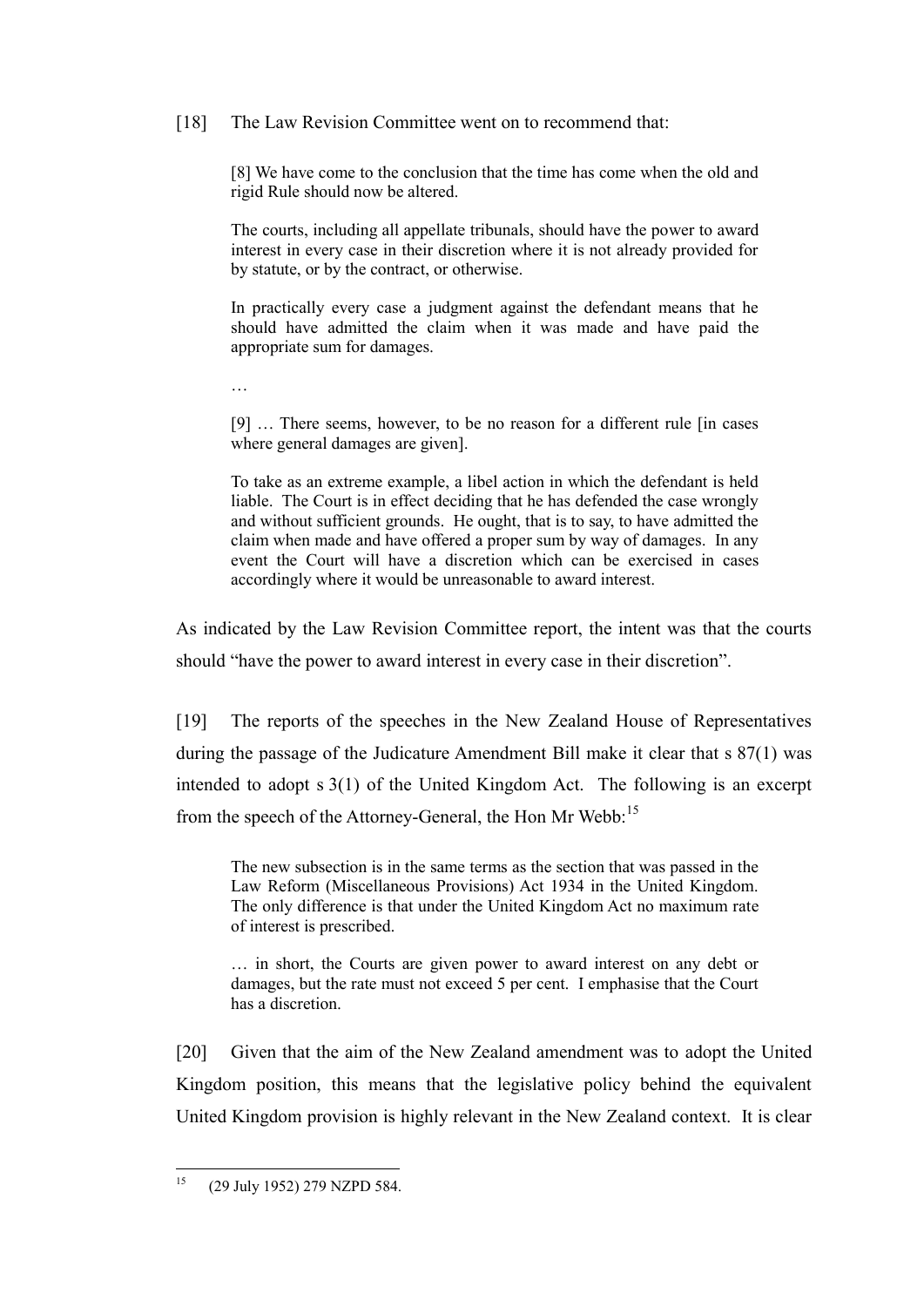that, in the United Kingdom context, the phrase "debt or damages" was intended to be one of wide import.

[21] There is another part of the legislative history that also tells against the Court of Appeal's interpretation. Section 3(3) of the Judicature Amendment Act 1952, which introduced s 87, provided that s 87 of the Judicature Act replaced ss 28 and 29 of the Civil Procedure Act 1833 (UK).<sup>16</sup> Sections 28 and 29 modified the general common law prohibition of awarding interest to a limited extent.<sup>17</sup> Section 28 allowed juries to award interest in certain circumstances, including on "all Debts or Sums certain". That language was not carried over into s 87.

[22] This change in statutory wording, coupled with adoption of the wording of the United Kingdom provision, are strong indications that the term "debt" was not meant to have the restricted meaning given to it by the Court of Appeal in this case.

# *Policy rationale*

 $\overline{a}$ 

<span id="page-7-1"></span><span id="page-7-0"></span>[23] The rationale under s 87(1) for the awarding of interest is that the defendant has had the use of money which should have been available to the plaintiff for that period and that the plaintiff should be compensated for that.<sup>18</sup> As the United Kingdom Law Revision Committee Report explained, this same rationale applies to general damages in that the defendant should have "admitted the claim when made and have offered a proper sum by way of damages."<sup>19</sup>

[24] This policy rationale also tells against the restrictive interpretation given to the word "debt" by the Court of Appeal.

Despite the Civil Procedure Act 1833 (UK)  $3 \& 4$  Will IV c 42 being an Act of the United Kingdom, by reason of s 1 of the English Laws Act 1858 it was deemed to be in force in New Zealand. The Law Reform (Miscellaneous Provisions) Act 1934 (UK) also replaced ss 28 and 29 of the Civil Procedure Act: see s 3(2) of the United Kingdom Act.

<sup>&</sup>lt;sup>17</sup> Generally speaking, before then, interest could only be awarded in very limited circumstances at common law. This was the case since the judgment of Lord Mansfield in *Eddowes v Hopkins* (1780) 1 Doug 376, 99 ER 242 (KB).

<sup>18</sup> See *Day v Mead* [1987] 2 NZLR 443 (CA) per Cooke P at 452–453 and Somers J at 463. See also Kirby J's comments in *Victorian WorkCover Authority v Esso Australia Ltd* [2001] HCA 53, (2001) 207 CLR 520 at [71].

 $19$  Law Revision Committee, above n [14,](#page-5-2) at [8]–[9].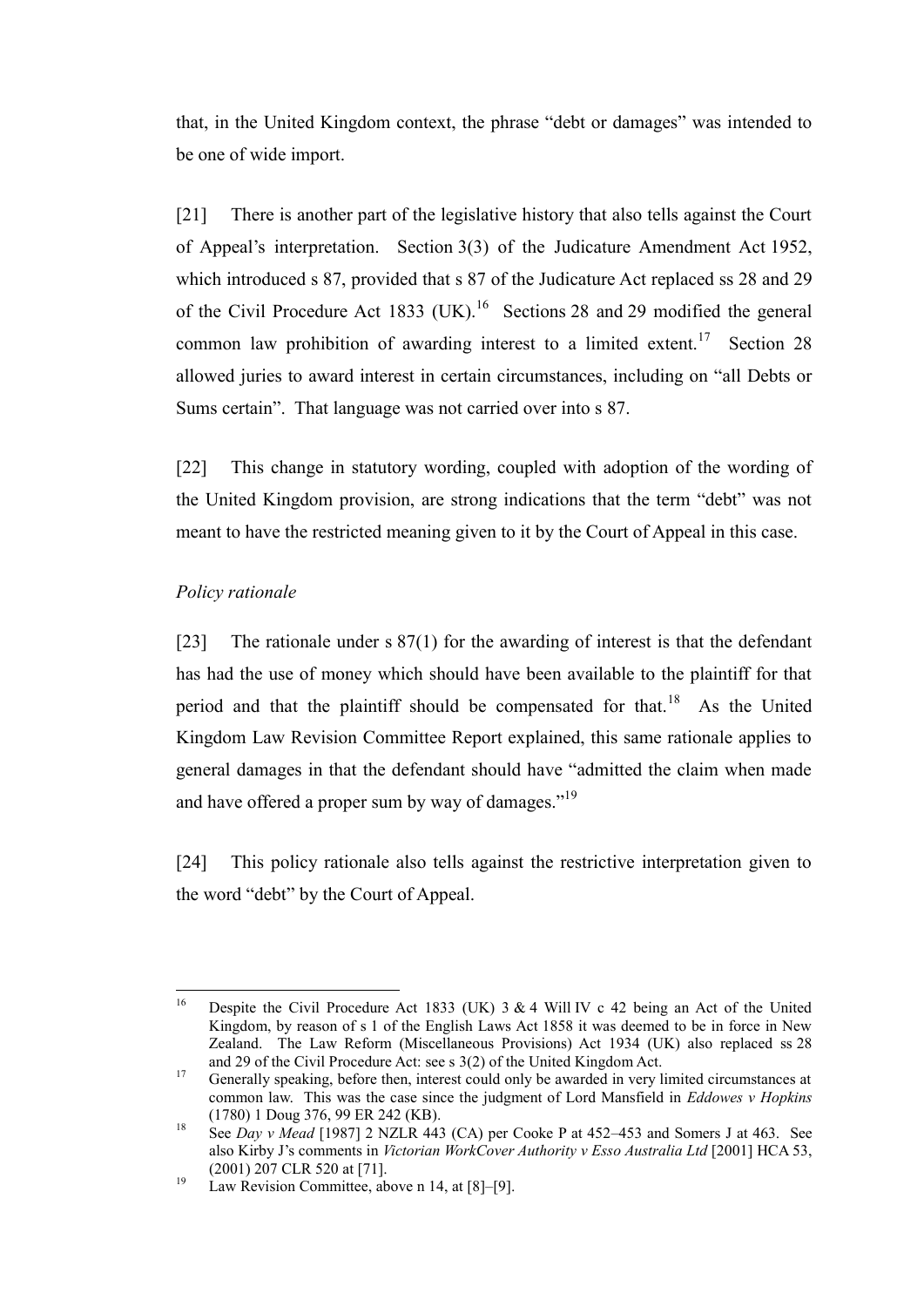*Interpretation by the United Kingdom courts*

<span id="page-8-0"></span>[25] Given that s 87 essentially adopted the United Kingdom provision, caselaw on that provision is highly relevant. The leading case in the United Kingdom on the meaning of s 3(1) of the United Kingdom Act is the decision of the House of Lords in *BP Exploration Co (Libya) Ltd v Hunt (No 2)*.<sup>20</sup> In this case Lord Brandon delivered the leading speech, with Lords Wilberforce, Diplock, Keith and Scarman concurring. Lord Brandon said: $^{21}$ 

In my opinion, the words "any debt or damages," in the context in which they occur, are very wide, so that they cover any sum of money which is recoverable by one party from another, either at common law or in equity or under a statute of the kind here concerned. In this connection I adhere to the view with regard to the scope of s 3(1) which I expressed in *The Aldora*. I hold, therefore, that Robert Goff J had power to order the payment of interest on the principal sums awarded by him.

<span id="page-8-1"></span>[26] In *The Aldora*<sup>22</sup> Brandon J (as he then was) had dealt with the question of whether a claim for salvage is a proceeding for the recovery of "any debt or damages" in terms of s  $3(1)$  of the United Kingdom Act. He said:<sup>23</sup>

I do not think that a claim for salvage is a proceeding for the recovery of damages, and the question is accordingly reduced to this, whether it is a proceeding for the recovery of a debt. As to this it is to be observed that the words used are "any debt," indicating that the net is being spread as widely as possible. *Those words are, as it seems to me, apt to cover sums, whether liquidated or unliquidated, which a person is obligated to pay either under a contract, express or implied, or under a statute. They would, therefore, cover a common law claim on a quantum meruit, or a statutory claim for a sum recoverable as a debt*, for instance a claim for damage done to harbour works under s 74 of the Harbours, Docks, and Piers Clauses Act 1847. (Emphasis added)

[27] Venue Management submits that Lord Brandon's reference to *The Aldora* in his speech in *BP Exploration* does not assist Worldwide given that *The Aldora* was based on a cause of action under admiralty law independently of either contract or statute. We do not accept this submission. His remarks were obviously intended to be a general view on the width of s 3(1) in all contexts and therefore cannot be limited to the admiralty context. Brandon J explicitly held that a claim for sums,

 $20\,$ <sup>20</sup> *BP Exploration Co (Libya) Ltd v Hunt (No 2)* [1983] 2 AC 352 (HL).

<sup>&</sup>lt;sup>21</sup> At 373 (citation omitted).<br><sup>22</sup> The 414ses 510751 OD 74

<sup>&</sup>lt;sup>22</sup> *The Aldora* [1975] QB 748 (QB).

At 751.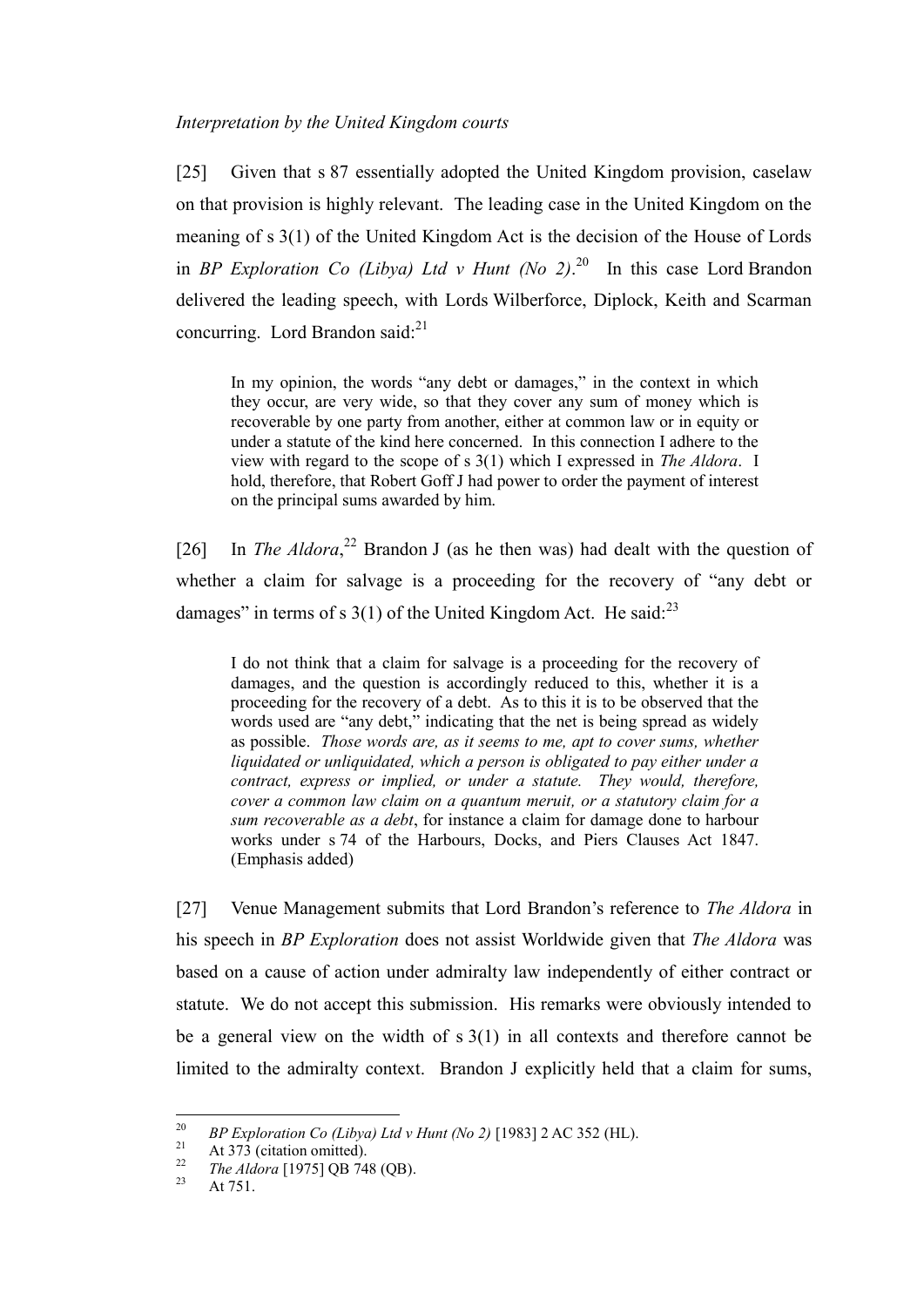liquidated or unliquidated, under a contract is a claim for a debt and he also said that "any debt" extends to "cover a claim for quantum meruit".<sup>24</sup> Further, the comments as to the scope of the section made in *The Aldora* were explicitly approved in *BP Exploration*, which was not an admiralty case.

[28] As to *BP Exploration* itself, the Court of Appeal in this case distinguished that case on two grounds. First, the Court said that although the awards made pursuant to the United Kingdom provision in that case were "analogous to damages, they were not in respect of debts".<sup>25</sup> The Court thus held that any comment by Lord Brandon as to "any debt" was obiter. Secondly, the Court said that the sums involved in *BP Exploration* were sums certain.<sup>26</sup>

[29] We accept Worldwide's submission that the Court of Appeal erred in distinguishing this case on both points.

<span id="page-9-0"></span>[30] As to whether the awards in *BP Exploration* were damages, and not in respect of debts, the Court at first instance in that case explicitly said that an award under the Law Reform (Frustrated Contracts) Act 1943 (UK) was for the recovery of a debt.<sup>27</sup> This conclusion was not challenged in the Court of Appeal or the House of Lords. As a result, Lord Brandon's comments as to the meaning of the word "debt" in the United Kingdom Act in *BP Exploration* cannot be said to be obiter as the Court of

 $24$ <sup>24</sup> At 751. Claims for quantum meruit were initially based on actions of indebitatus assumpsit (on the basis of an implied contract). The defendant was required to pay the plaintiff a reasonable value for the services rendered. The implied contract theory has been doubted in *Pavey & Matthews Pty Ltd v Paul* (1987) 161 CLR 221; *United Australia Ltd v Barclays Bank Ltd* [1941] AC 1 (HL); and *Westdeutsche Landesbank Girozentrale v Islington London Borough Council*  [1996] AC 669 (HL). We make no comment on the basis of the claim. What is clear, however, is that quantum meruit involves claims for reasonable compensation to be paid for services where the level of remuneration has not been agreed and that this compensation is fixed by the courts: see *Harrison v Franich* [2007] NZCA 538 at [32]; and *Benedetti v Sawiris*, above n 13, at [17] per Lord Clarke, Lord Kerr and Lord Wilson. Similarly, under s 10(2) of the Sale of Goods Act, where the price is not fixed under s 10(1), "the buyer must pay a reasonable price". A claim for a reasonable price under s 10(2) is a debt: Andrew Tettenborn (ed) *The Law of Damages* (LexisNexis, London, 2003) at 9. In the current case, the claim was for the "fair market value" of the shares and units to be paid: see discussion above at [15].

<sup>&</sup>lt;sup>25</sup> *Worldwide* (CA), above n [6,](#page-2-0) at [31].

 $\frac{26}{27}$  At [31].

<sup>27</sup> See *BP Exploration Co (Libya) Ltd v Hunt (No 2)* [1979] 1 WLR 783 (QB) at 835 where Robert Goff J said "The question, therefore, arises whether a claim to an award under the Act of 1943 is a claim for the recovery of a debt within the meaning of that word as used in the Act of 1934. I have no doubt whatsoever that it is".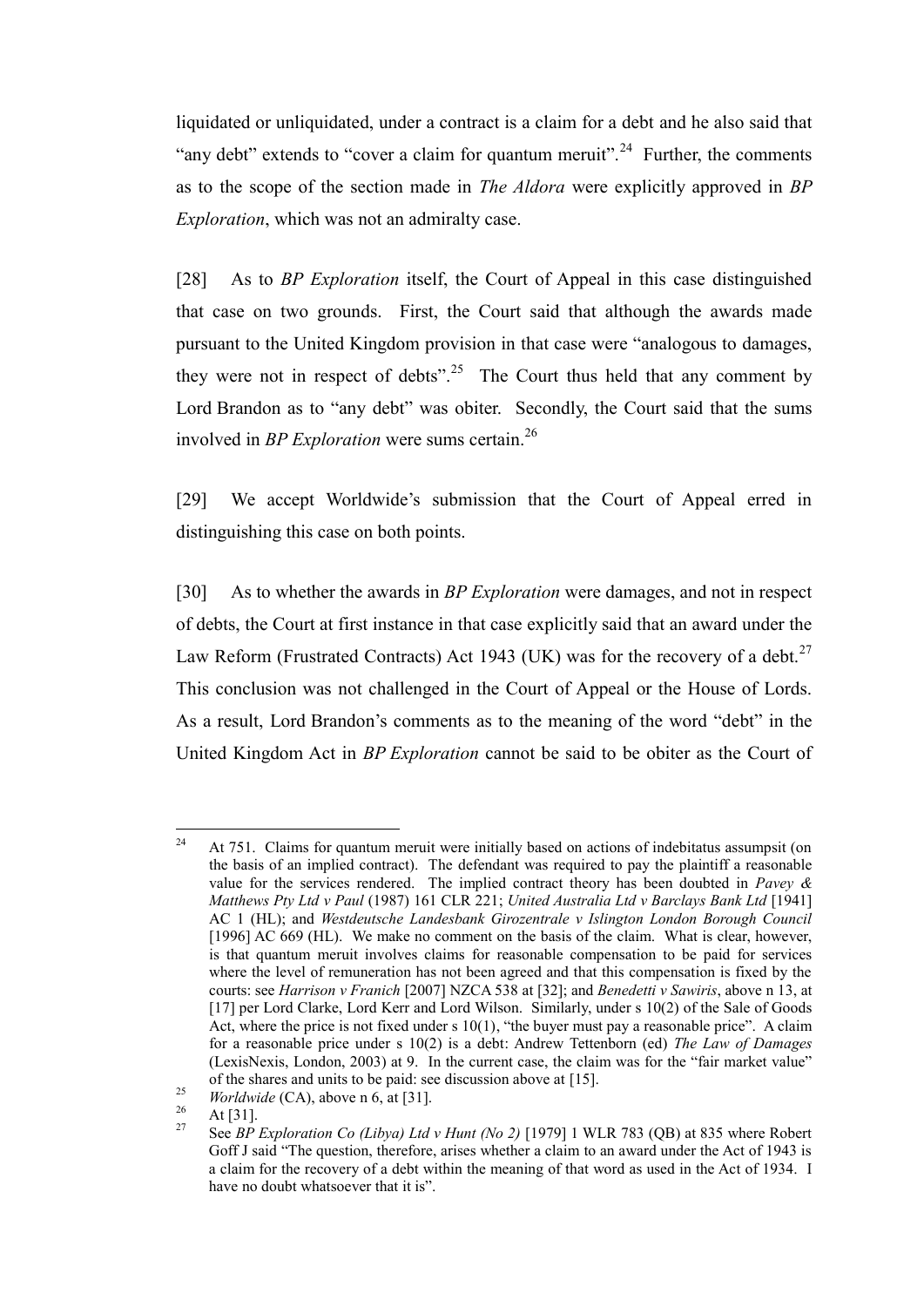Appeal suggested.<sup>28</sup> Instead, his comments are directly on point and, given the clear legislative purpose of adopting the United Kingdom provision, are of very high persuasive authority as to the meaning of the words "any debt" in the statute before us.

[31] Secondly, it is not the case that the sums were certain in *BP Exploration*. The claims under the Frustrated Contracts Act 1943 (UK) required extensive judicial assessment and determination. In fact, at first instance *BP Exploration* required 57 hearing days and involved substantial questions of fact and accounting procedure.<sup>29</sup> As a result, it cannot be said that the sums were ascertained or readily ascertainable in that case.

#### *Australian caselaw*

<span id="page-10-0"></span>[32] *Victorian WorkCover Authority v Esso Australia Ltd* dealt with the interpretation of the phrase "proceeding for the recovery of debt or damages" in a Victorian provision which is similar to s  $87<sup>30</sup>$ . The High Court of Australia held that "the phrase should be understood as a composite expression. It embraces any proceeding in which a claim for money is made".<sup>31</sup> The majority rejected an argument that the words "proceeding for the recovery of debt or damages" should be coloured by the requirement of a "fixed or certain sum" under the old action for  $debt.<sup>32</sup>$ 

#### *New Zealand caselaw*

<span id="page-10-1"></span>[33] The Court of Appeal relied upon various New Zealand authorities from a number of statutory contexts, which held that a debt had to be ascertained or immediately and readily ascertainable. These cases were, however limited to the

<sup>28</sup> <sup>28</sup> *Worldwide* (CA), above n [6,](#page-2-0) at [31].

<sup>&</sup>lt;sup>29</sup> *BP Exploration Co (Libya) v Hunt (No 2),* above [n 27,](#page-9-0) at 788–789.

<sup>30</sup> *Victorian WorkCover Authority v Esso Australia Ltd,* above n [18.](#page-7-1) There are some differences between the Victorian provision and s 87 but these are not material for the current issue as to the meaning of the phrase "debt or damages".

 $\frac{31}{2}$  At [41] per Gleeson CJ, Gummow, Hayne and Callinan JJ. See also at [101] per Kirby J.

<sup>32</sup> At [40], referring to the comments of Brandon J in *The Aldora,* above n [22](#page-8-1)*.* Kirby J concurred in that result but for slightly different reasons: at [105].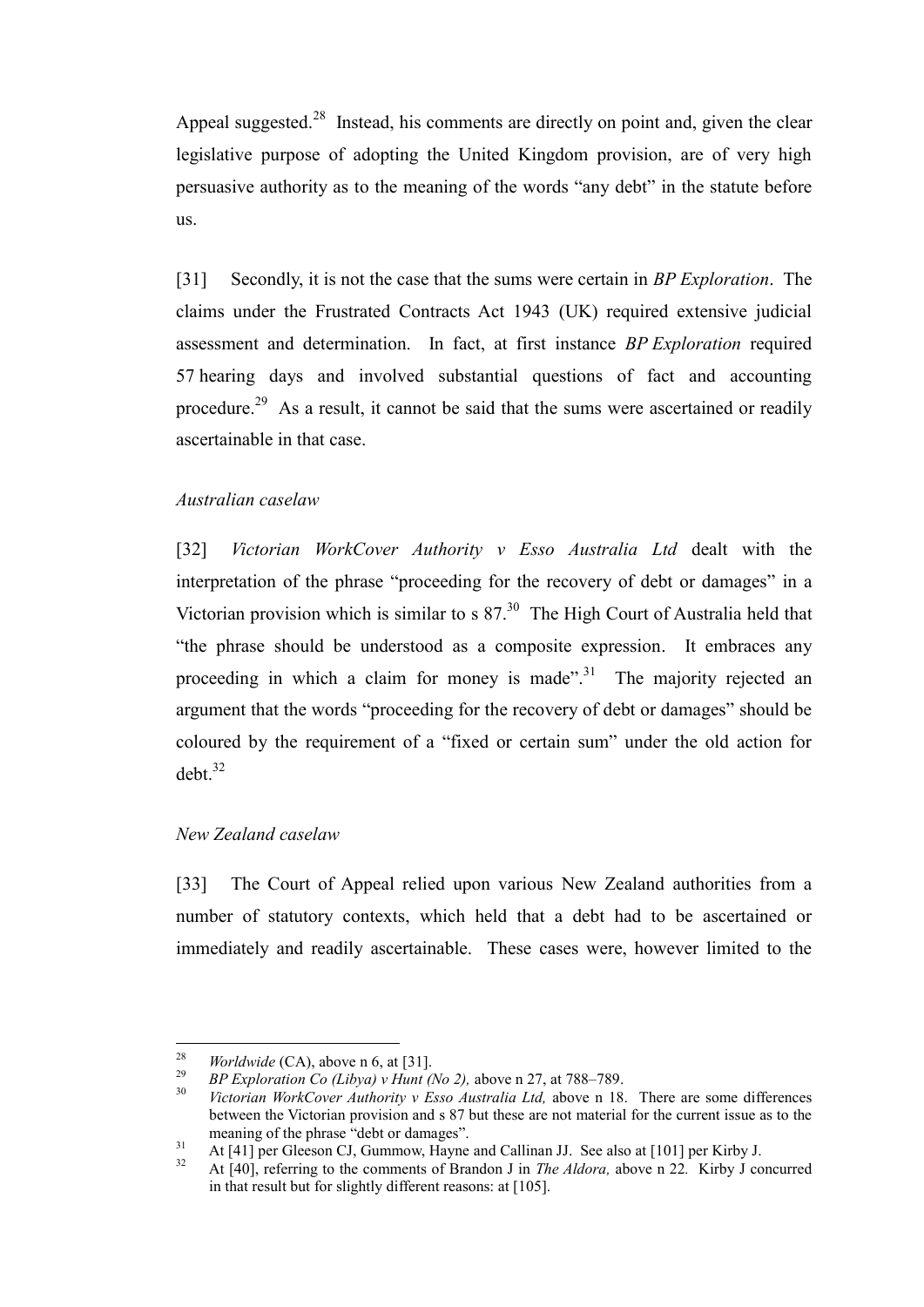meaning of the term "debt" in the particular statutory context at issue in those cases. They are not determinative of the meaning of the term in this statutory context.<sup>33</sup>

<span id="page-11-1"></span>[34] In supporting the proposition that a debt constitutes a sum ascertained or readily ascertainable, the only case referred to by the Court of Appeal that related to s 87(1) was *Westpac Banking Corp v Nangeela Properties Ltd.*<sup>34</sup> In that case, the proceeds from the sale of a flat had been paid into a company's overdrawn account. Shortly afterwards, the company went into voluntary liquidation. The liquidator gave notice under s 311A(1) of the Companies Act 1955 for the payment to be set aside as a voidable preference. The Bank applied to the High Court for an order that the disposition was not voidable and, in the alternative, that the Bank had altered its position in a manner that brought it under s 311A(7), which would have allowed recovery by the liquidator to be denied.

[35] This case is not authority for the proposition that a debt must be ascertained or readily ascertainable to come within s 87(1). Only Somers J referred to "a liquidated money demand … recoverable by action" and that may not have been intended as general statement of the "characteristics of a debt" but rather as a description of the debt in that particular case.<sup>35</sup> The quantum of the amount repayable (if liability was established) in that case was certain.

#### *Conclusion*

<span id="page-11-0"></span>[36] The legislative history, policy rationale, caselaw and wording of s 87(1) all lead to the conclusion that the phrase "any debt or damages" should be seen as a composite expression covering all proceedings where a claim for money is made. As a result, the Court of Appeal's conclusion that a sum owing has to be ascertained or readily ascertainable to constitute a debt under s  $87(1)$  is erroneous.<sup>36</sup>

 $33$ <sup>33</sup> As noted by Lord Fraser in *Marren (Inspector of Taxes) v Ingles* [1980] 1 WLR 983 (HL) at 990, "[t]he meaning of the word debt depends very much on its context".

<sup>&</sup>lt;sup>34</sup> *Westpac Banking Corp v Nangeela Properties Ltd* [1986] 2 NZLR 1 (CA).

 $\frac{35}{36}$  At 11.

As noted above at [\[15\],](#page-4-2) the sum in the present case was in any event readily ascertainable.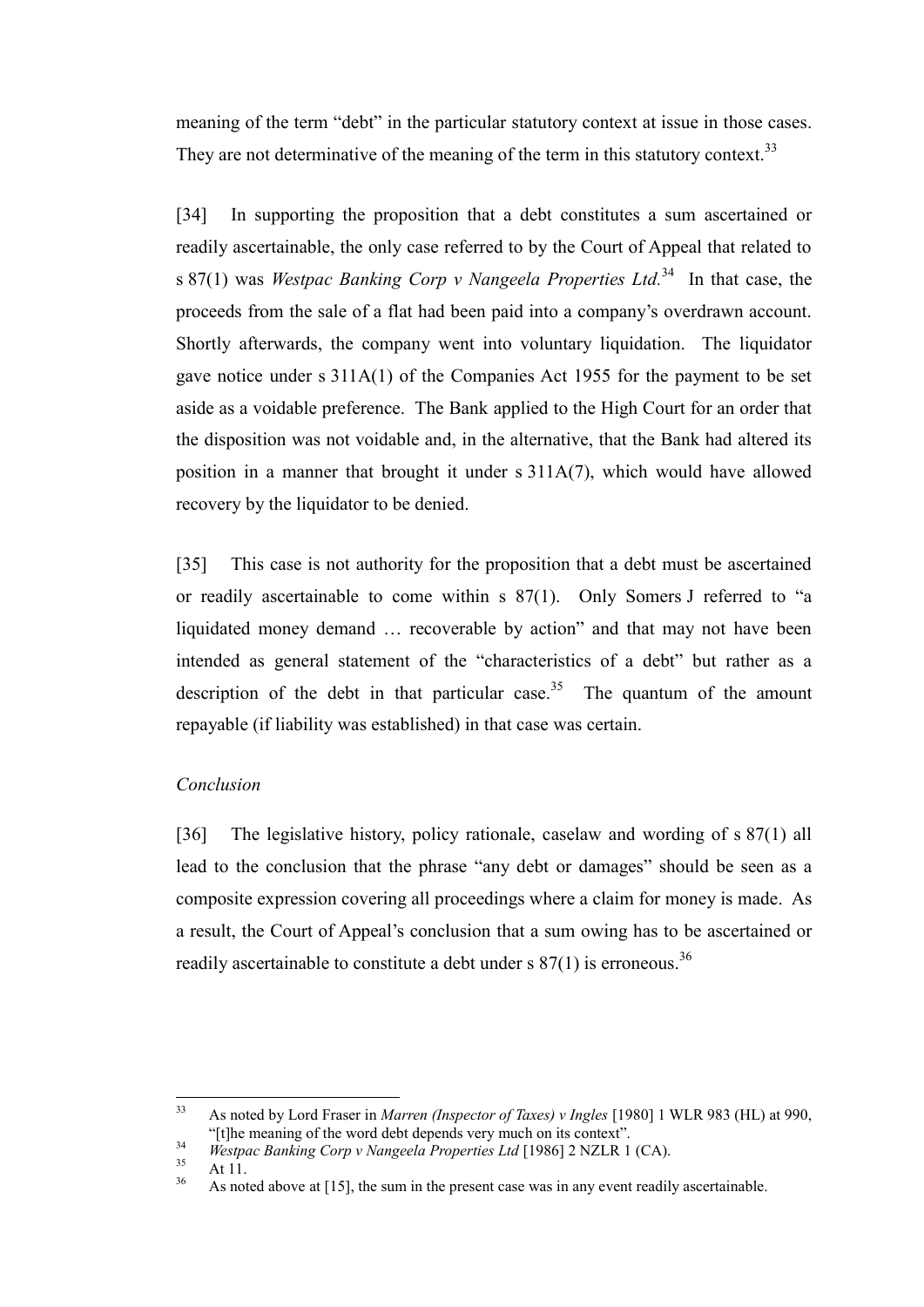## **Cause of action?**

<span id="page-12-0"></span>[37] Under s 87(1) interest can be awarded on "the whole or any part of the debt or damages for the whole or any part of the period between the date when the cause of action arose and the date of judgment". Thus, a judge can only award interest from the date when the cause of action arises. We next assess whether there was a cause of action in this case and, if so, when it arose.

# *The parties' submissions*

<span id="page-12-1"></span>[38] Venue Management submits that the Court of Appeal was correct to hold that Worldwide's cause of action for the recovery of a debt did not arise unless and until Venue Management failed to pay the value of the shares determined by Potter J within the time frame set in the judgment.

[39] In Worldwide's submission, under the trust deed, as soon as the pre-emptive right was exercised on 26 April 2006, a cause of action arose (for payment of the fair market value of the shares).

## *Relevant parts of the trust deed*

<span id="page-12-2"></span>[40] It is convenient at this point to set out the relevant parts of the trust deed. Clause 9.2 states:

## **9.2 Restrictions on "B" Units**

- 9.2.1 Except as expressly permitted by clause 9.3, no "B" Unit Holder is entitled to:
	- (a) sell or Dispose of "B" Units in whole or in part;
	- (b) sell or Dispose of any Relevant Interest in "B" Units; or
	- (c) create or grant any options or similar rights over "B" Units.
- 9.2.2 A Change in Control is deemed to be Disposal of "B" Units by the "B" Unit Holder upon the occurrence of which the provisions of clause 10 will apply.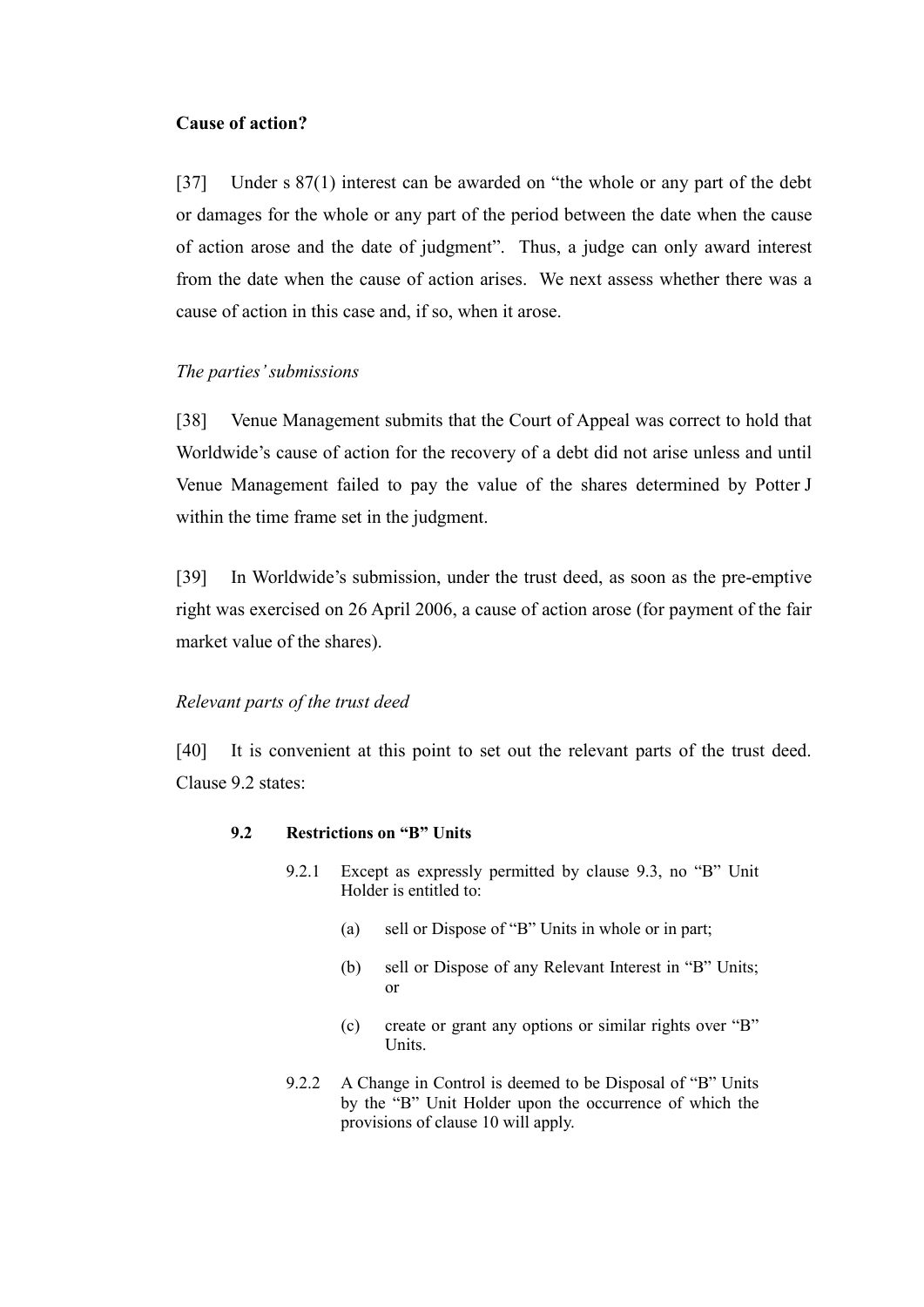[41] Clause 10.1 states:

#### **10.1 Transfer notice**

Any "B" Unit Holder who wishes to sell all or any part of its "B" Units to an identified willing third party purchaser **("Purchaser")** on arms' length terms must give notice in writing **("Transfer Notice")**  to the Trustee.

[42] Clause 10.2 states:

#### **10.2 Relevant particulars**

A Transfer Notice must specify:

- 10.2.1 the name and address of the Purchaser;
- 10.2.2 the number of Relevant Units that are the subject of the proposed sale;
- 10.2.3 the proposed consideration for the sale of the Relevant Units (**"Sale Consideration**");
- 10.2.4 that the Relevant Units will not on completion of the sale be subject to any Encumbrance.
- [43] Clause 10.3 of the trust deed states:

# **10.3 Acceptance by "A" Unit Holder**

The "A" Unit Holder has a right to acquire all or a part of the Relevant Units from the "B" Unit Holder by giving written notice of its willingness to purchase the Relevant Units to the "B" Unit Holder within 10 Business Days after receipt of the Transfer Notice from the Trustee.

[44] Clause 10.4 of the trust deed states:

#### **10.4 Transfer of "B" Units to Purchaser**

Any Relevant Units not transferred to an "A" Unit Holder under clause 10.3 may be transferred by the "B" Unit Holder to the Purchaser provided that:

- 10.4.1 the "A" Unit Holder consents to the transfer of Relevant Units to the Purchaser, such consent not to be unreasonably withheld; and
- 10.4.2 the terms of sale to the Purchaser are no more favourable to the Purchaser than those set out in the Transfer Notice; and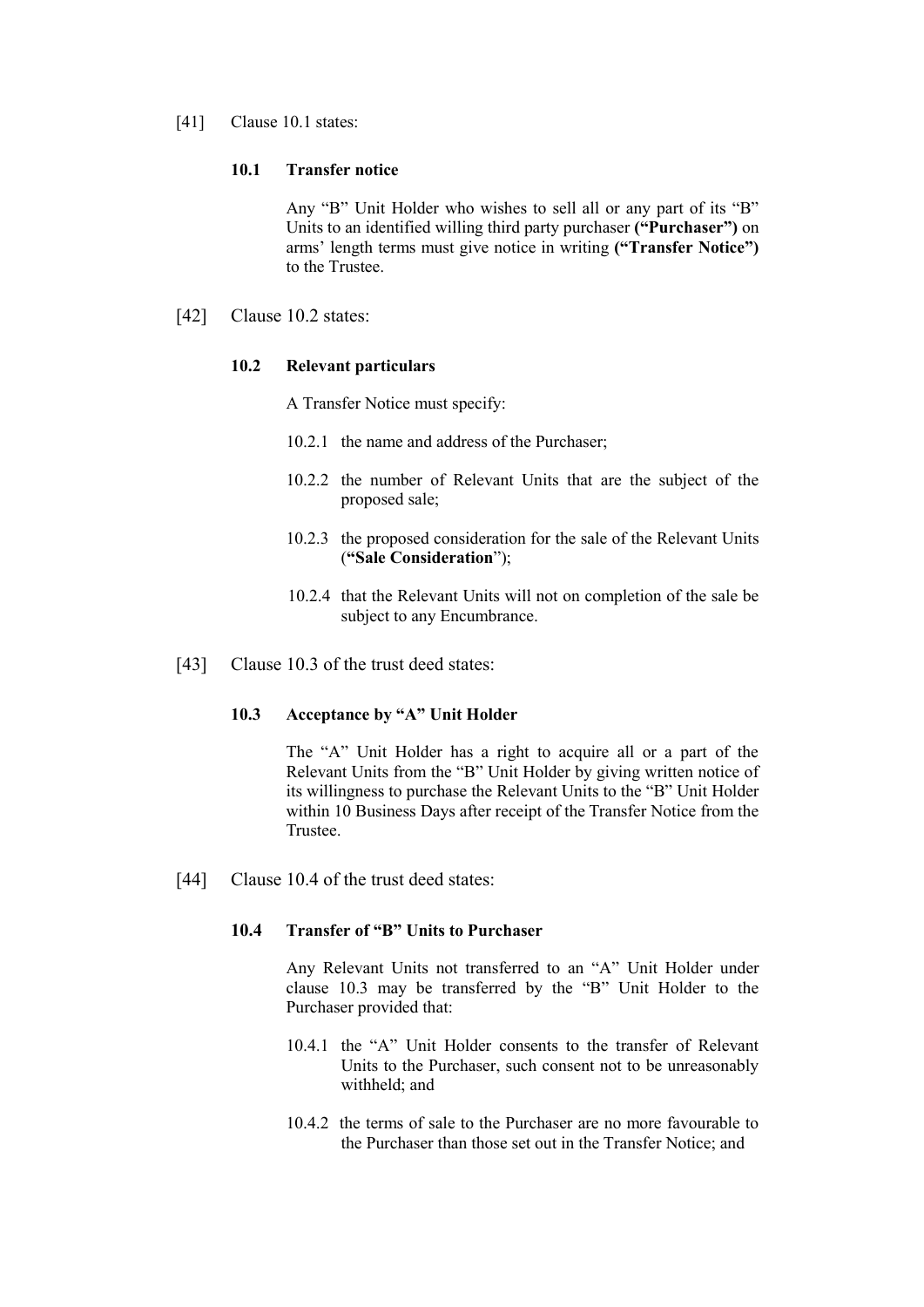- 10.4.3 before registration of the transfer of the Relevant Units, the Purchaser enters into an agreement with the other parties to this Deed containing the same terms and conditions as this Deed amended as reasonably required by the "A" Unit Holder to protect it from any consequences of the transfer.
- [45] Clause 10.5 of the trust deed states:

#### **10.5 Role of Trustee**

- 10.5.1 The Unit Holders each appoint the Trustee as their agent to the extent required to give effect to the provisions of this clause 10. The Trustee must give notice to the Transferor of which Relevant Units are to be transferred.
- 10.5.2 The Trustee will give directions as to the time and place for settlement of the Unit transfers to be effected under this clause 10.

#### *Our analysis*

<span id="page-14-0"></span>[46] As the Court of Appeal noted in its first judgment, while cl 10.3 on its terms applies in situations where the "B" unit holder wishes to sell its shares to a third party and issues a transfer notice, by virtue of cl 9.2.2 it also applies in a change of control situation.<sup>37</sup> A change in control is treated as an actual disposal of the "B" units and does not trigger the obligation to issue a transfer notice.<sup>38</sup> In the event of a change of control, however, the holder of the "A" units has a right to acquire all or part of the units from the "B" unit holder by giving written notice of its willingness to purchase the units.<sup>39</sup> This transfer takes place at market value, to be fixed by the court if necessary.<sup>40</sup>

[47] Clauses 10.1 and 10.2 (relating to the issuing of transfer notices) and cl 10.4 (which deals with the situation where the pre-emptive right is not exercised) are not relevant in a change of control situation.<sup>41</sup> This leaves cl 10.5 and in particular cl 10.5.2, which provides that the trustee is to give directions as to the time and place of settlement.

 $37$ <sup>37</sup> *Jacobsen Venue Management New Zealand Ltd v Worldwide NZ LLC*, above [n 3,](#page-2-1) at [34].

<sup>38</sup> As the Court of Appeal held in 2006: *Worldwide NZ LLC v QPAM Ltd* CA122/06, 10 November 2006 at [15] and [23].

<sup>&</sup>lt;sup>39</sup> The units and the shares in QPAM Ltd are "stapled" together so a purchase of the units will also encompass a purchase of the shares: *Jacobsen Venue Management New Zealand Ltd v Worldwide NZ LLC*, above n [3,](#page-2-1) at [10].

 $40$  At [40].

At  $[31]$ .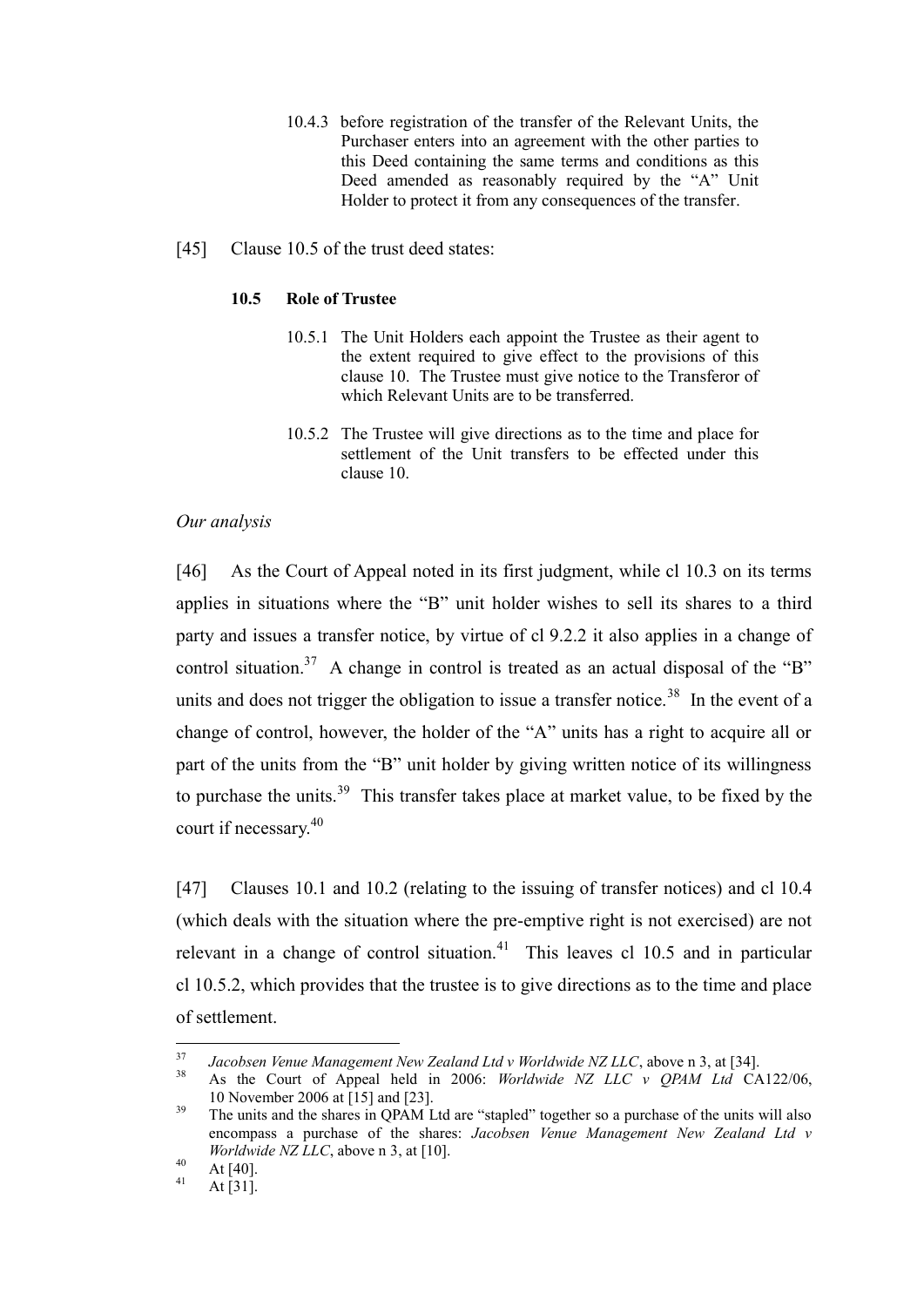[48] Although no argument was directed to the effect of cl 10.5, we see it as essentially a machinery provision, to be utilised absent agreement of the parties. In the case of a sale to a third party, the contract would normally set a settlement date and place and we do not consider the trustee could override this without good reason. Clause 10.4 would suggest that settlement would take place at the same time or shortly after the conditions in that clause were met. The same applies to the exercise of pre-emptive rights when a transfer notice has been issued. A settlement date would normally be set by reference to the actual or projected settlement date for the third party sale it replaces.

[49] A change of control results in an immediate deemed disposal. This triggers the right of pre-emption and it seems likely that it is envisaged that the party exercising the pre-emptive right would set the settlement date. The trustee would only need to exercise the power under cl 10.5.2 where that did not occur or in situations where there was good reason to override the settlement directions.

[50] In this case, the notice exercising the pre-emptive rights envisaged immediate transfer of the units with Worldwide no longer having any rights in the units or shares in QPAM Ltd and indicated that the transfer was from the date of the change of control, 18 January  $2006.<sup>42</sup>$ 

[51] It seems clear that the trustee did not set a different settlement date. Mr Hines, the finance manager for QPAM Ltd, deposed that he made handwritten alterations to the share register on or about 5 May 2006 recording the transfer of the 25 shares from Worldwide to Venue Management as at 18 January 2006. On 27 July 2006, the share register was changed to reflect that Venue Management held all the shares in QPAM Ltd. It was explained by Mr Hines that QPAM Ltd does not maintain a register of unit holders. However, Mr Hines said that QPAM Ltd has treated Venue Management as the owner of the "B" units since receiving notice of the exercise of pre-emptive rights by letter dated 27 April 2006.

[52] It is implicit, absent express provisions in the trust deed to the contrary, that payment and transfer must occur simultaneously, subject to Venue Management's

 $42$ See above a[t \[4\].](#page-1-2)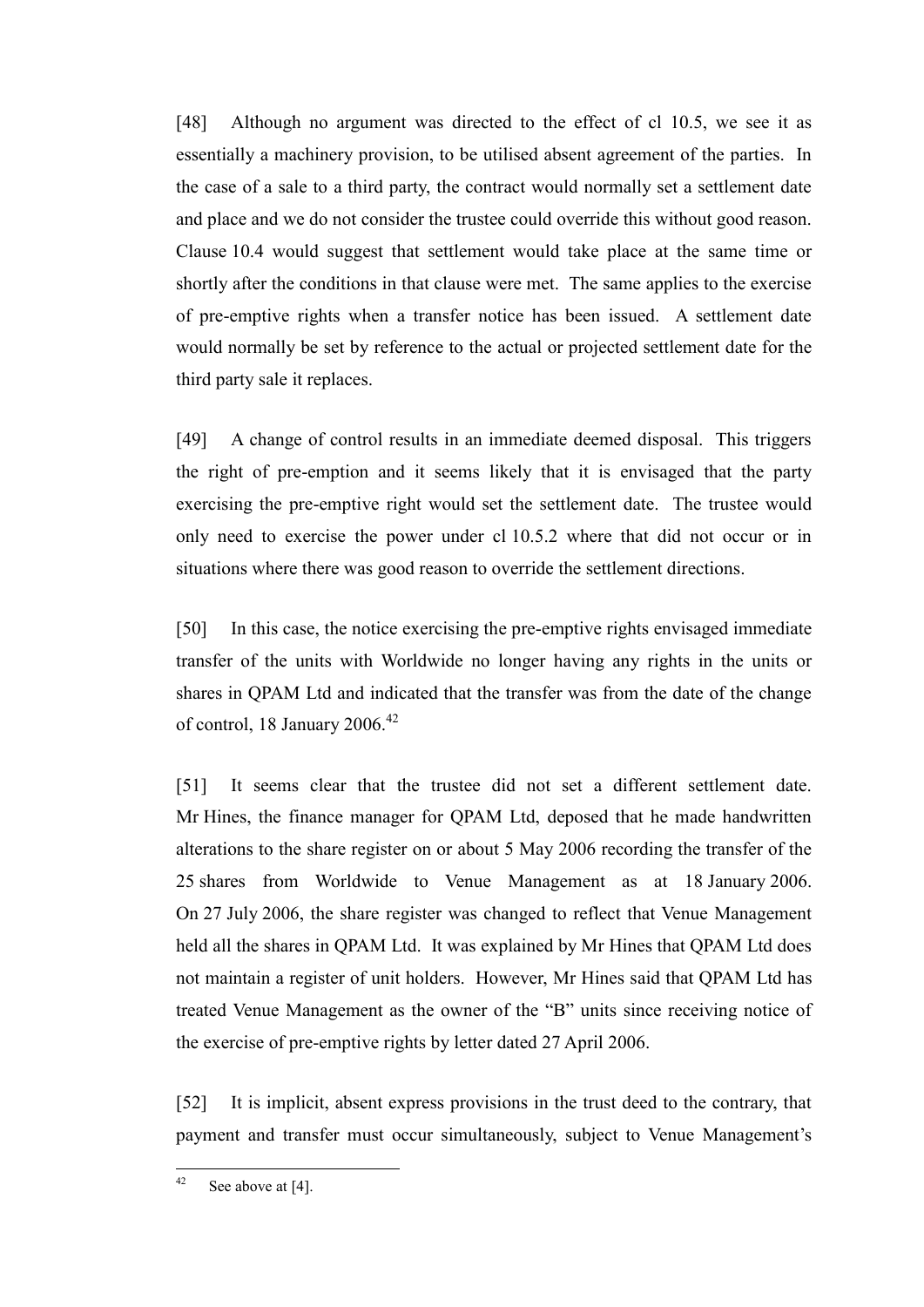argument that the time of payment is deferred until the price is set by the court, which we deal with below. The argument that transfer and payment must occur at the same time is reinforced by cl 10.5.2. This clause refers to settlement of the unit transfers. That language must encompass settlement of the obligations of all parties and therefore cover both the transfer of the units and payment.

[53] We now turn to Venue Management's submission that the Court of Appeal was correct to hold in this case that the payment obligation was deferred until the High Court had set the market price. The Court of Appeal, in coming to its conclusion that a cause of action in this case would not arise until Venue Management failed to pay within the 28 days after Potter J's judgment, cited *Body Corporate No 95035 v Auckland Regional Council*. 43

<span id="page-16-0"></span>[54] We accept Worldwide's submission that the Court of Appeal failed to recognise the factual difference between *Body Corporate No 95035* and the current case. *Body Corporate No 95035* concerned a rent review. There was no guarantee that the rent review would result in an increase in rent and it was for that reason that the Court held that no cause of action arose until the arbitrator's award was delivered and resulted in an increase in the rent payable.<sup>44</sup>

[55] That is very different from this case.<sup>45</sup> In practical terms, the market value had to be determined by the Court because the parties were in dispute. This does not mean that it was an inchoate or contingent liability. From the date of exercise of the pre-emptive right, Venue Management was under an obligation to pay the market value of the units and shares to Worldwide. The cause of action arose at that point.

[56] This bears some similarity to the situation in *Westpac Banking Corp v Nangeela Properties Ltd*.<sup>46</sup> In that case, it was held that liability to repay arose not on the making of the order that the preferential payment be set aside but upon the liquidation.<sup>47</sup> As a practical matter the requirement to pay was nevertheless

 $43$ <sup>43</sup> *Worldwide* (CA), above n [6,](#page-2-0) at [36]–[40], discussing *Body Corporate No 95035 v Auckland Regional Council* (1993) 6 PRNZ 559 (CA).

<sup>44</sup> *Body Corporate No 95035 v Auckland Regional Council*, above [n 43,](#page-16-0) at 564.

<sup>45</sup> As Potter J held: *Worldwide* (HC), above n [4,](#page-2-2) at [273].

<sup>46</sup> *Westpac Banking Corp v Nangeela Properties Ltd*, above n [34.](#page-11-1)

<sup>47</sup> At 7 per Richardson J, at 9 per McMullin J and at 11 per Somers J.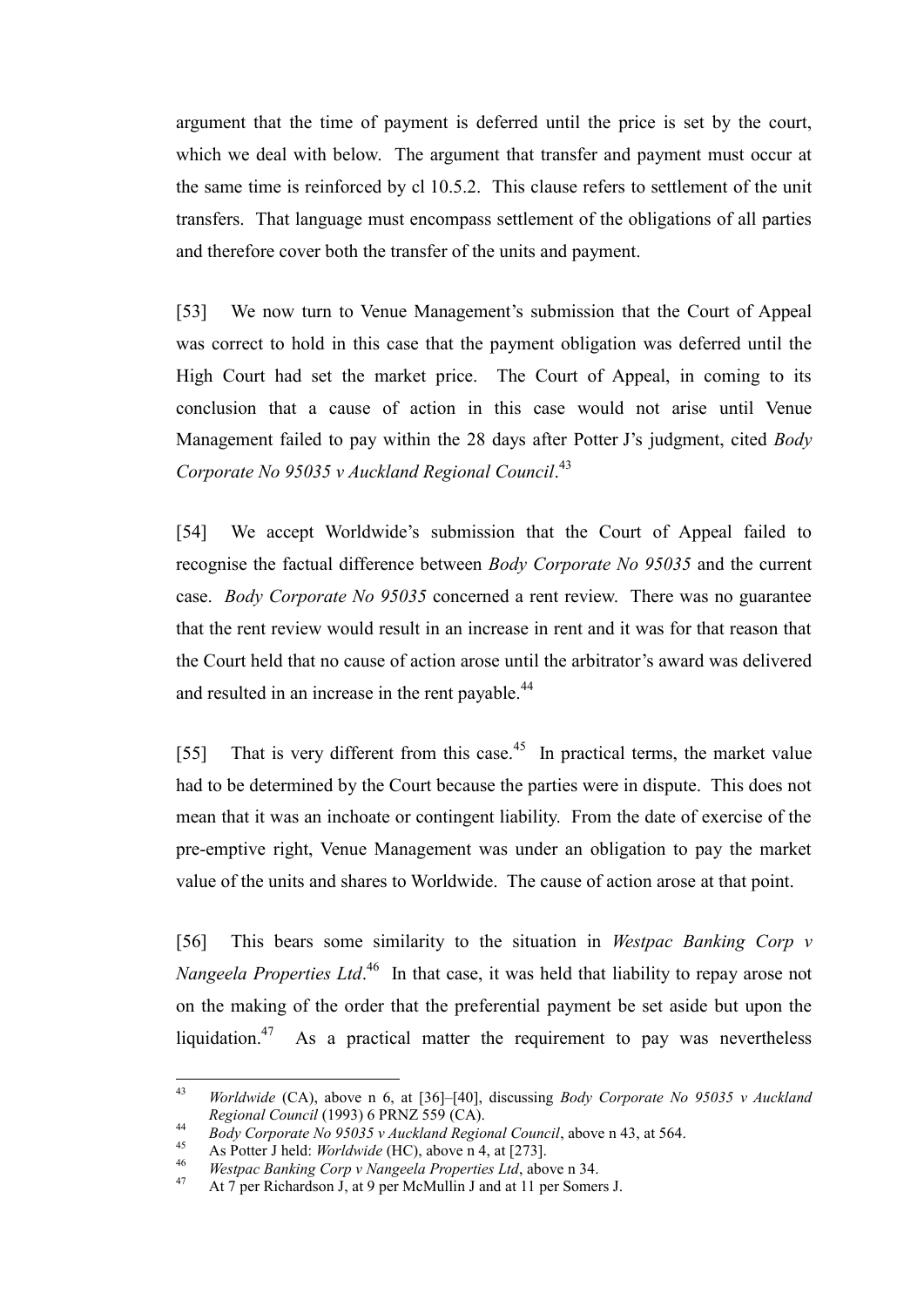dependent on the transaction being held by the court to be a voidable preference and on the rejection of the change of position defence. Interest was nevertheless held to be payable from the time of liquidation.<sup>48</sup>

[57] It was always open to Venue Management to have paid its estimate of what was due if it wished to avoid interest accruing (at least on the sum paid). Not doing so meant that Venue Management has had the use of Worldwide's money for the period. The whole purpose of s 87(1) is that it gives the court a discretion to compensate a party in the position of Worldwide for not having had the use of its money from the date payment was due or when the claim for damages arose.<sup>49</sup>

[58] Venue Management next relies on the pleadings. The relevant statement of claim claimed that Venue Management "would be required to pay for the "B" [units and shares] … within a reasonable period of time [(14 days was advanced)] after the fixing or determination of their fair market value". In Venue Management's submission, this means that, on the pleadings, interest should only have run from the time the High Court set for payment of the market price it had determined.

[59] We do not accept this submission. While the pleading described how and when payment should be received, this cannot change the fact that an obligation to pay the market price arose and continued to run from the time the right of pre-emption was exercised. The pleading can be seen as recognising the practicalities of the situation: that payment would not be made until after judgment and that a payment of that magnitude could take some time to arrange. It can also be seen as reflecting the reality that payment had not been made when due and that it is not possible to make retrospective payment. Instead, interest was sought from 26 April 2006, which is the date the pre-emptive right was exercised.

[60] In conclusion therefore, we hold that the cause of action for the payment of the market price arose in this case upon exercise of the pre-emptive right.

<sup>48</sup> 48 At 7 per Richardson J, at 9 per McMullin J and at 11 per Somers J.

See above a[t \[23\].](#page-7-0)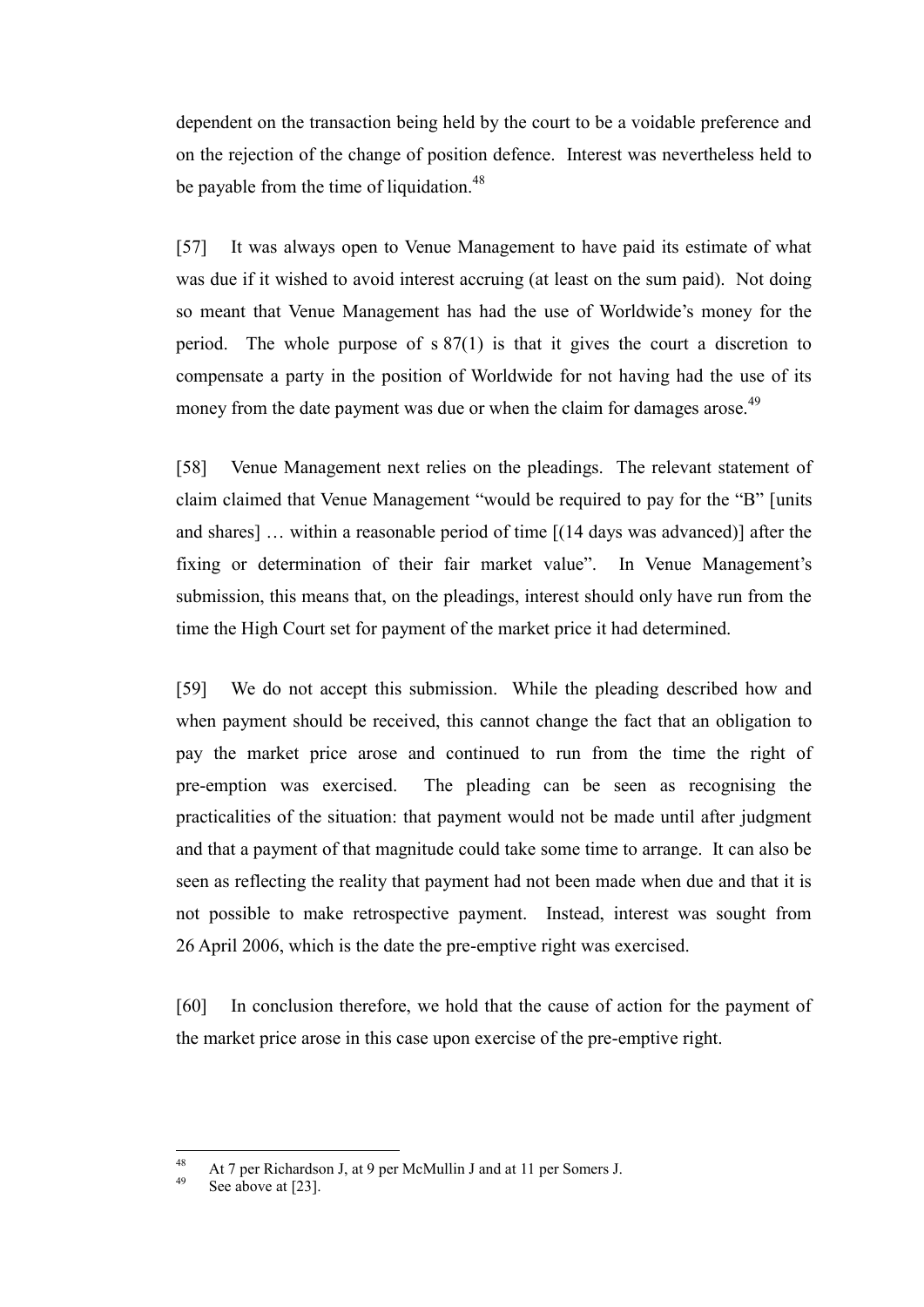# **A proceeding for the recovery of debt or damages?**

<span id="page-18-0"></span>[61] Under s 87(1), interest can be included in the sum for which judgment is given in any action for the recovery of any debt or damages. In this case, Venue Management submits, and the Court of Appeal held, that the proceedings in the High Court were for a declaration as to the amount payable and not proceedings for the recovery of a debt.

# *The pleadings*

<span id="page-18-1"></span>[62] The proceedings were originally brought after the appointment of the receiver to the parent of Worldwide but before the exercise of the pre-emptive right of purchase on 26 April 2006. At that stage, the relief sought was orders under s 174 of the Companies Act 1993 and for the supply of information (in reliance on s 191 of the Companies Act).

[63] After exercise of the pre-emptive right, the proceeding was amended: there was a challenge to the lawfulness of the exercise of the pre-emptive right on the grounds of estoppel and, in the alternative, it was pleaded that Worldwide had the rights of an unpaid vendor which gave it certain rights to participate in the company, pending the payment of the price as determined by the High Court.<sup>50</sup> Various applications and proceedings followed which led to the 2008 Court of Appeal decision referred to above.<sup>51</sup>

[64] The matter finally came before Potter J on a fourth amended statement of claim. The prayer for relief, so far as relevant, was as follows:

- A An assessment and determination by the High Court of the fair market value of the "B" units (including the value of the "B" class shares and/or the Option) as at a valuation date of 26 April 2006 ("the sum payable").
- B Interest on the sum payable from 26 April 2006 at the rate of 7.5% per annum under section 87 Judicature Act 1908 ("the total sum payable").

<sup>50</sup> <sup>50</sup> The argument was based on the case of *Musselwhite v C H Musselwhite & Son Ltd* [1962] Ch 964. This argument was rejected by Potter J in *Worldwide* (HC), above n [4,](#page-2-2) at [306] and there was no appeal against that decision: *Worldwide* (CA), above n [6,](#page-2-0) at [50].

 $51$  See above at  $\begin{bmatrix} 5 \end{bmatrix}$ .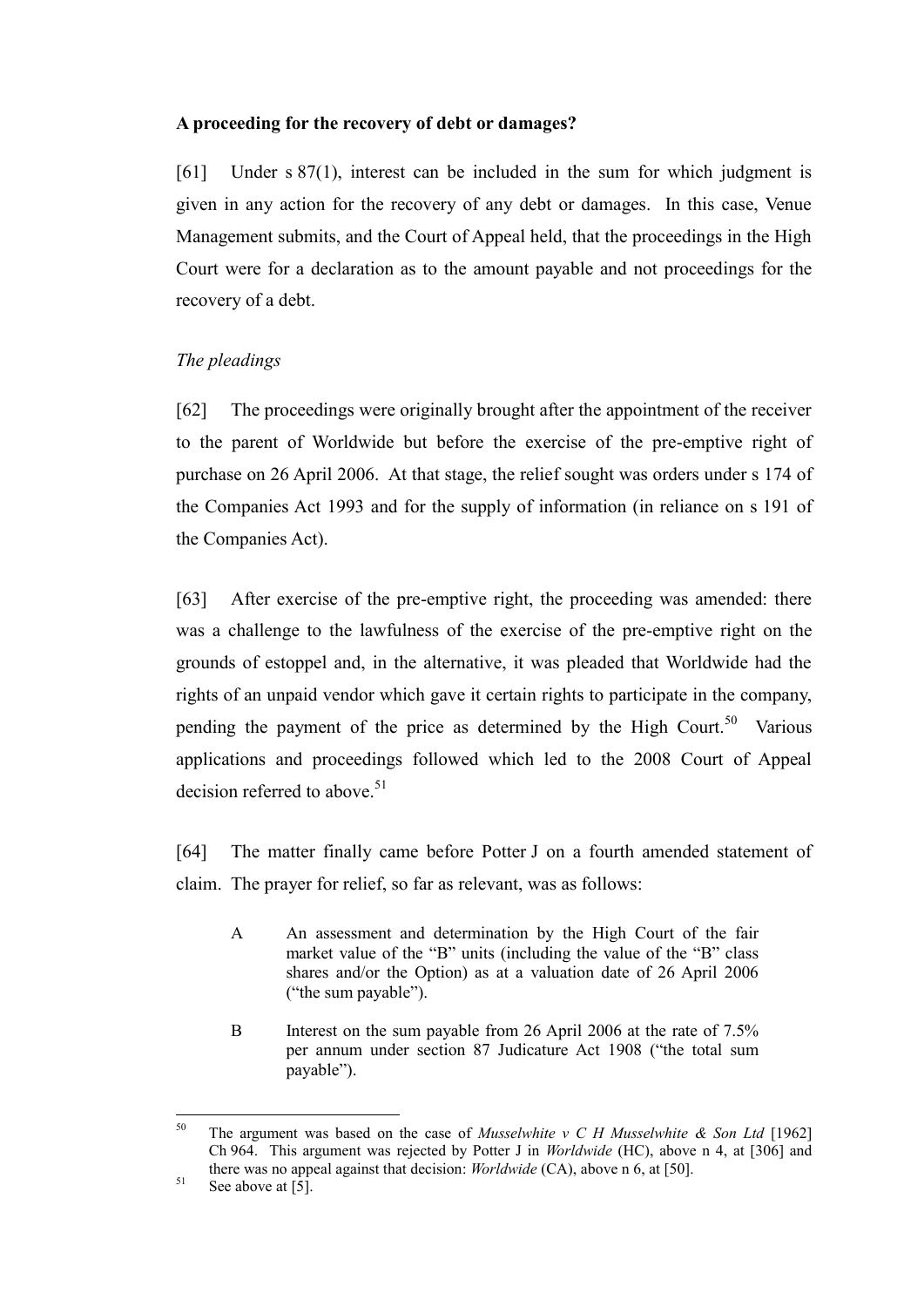- C Declarations that [Venue Management] is obliged:
	- (i) to pay the total sum payable by tendering payment in the said amount in cleared funds at the address for service of Worldwide NZ in this proceeding; and
	- (ii) to make such payment within 14 days of the date of judgment herein.
- [65] In the body of the statement of claim it is said:

It is an implied term of the Unit Trust Deed that in event of a ["]Change in Control" within the meaning of clauses 1.1 and 9.2.2 and in the event of an "A" unit holder exercising its pre-emptive right of purchase the "B" unit holder would be entitled to be paid the fair market value of the "B" units (including the "B" class shares).

It is an implied term of the Unit Trust Deed that in the event of an Unit "A" holder exercising its pre-emptive right of purchase consequent upon a Change in Control it would be required to pay for the "B" units (including the value of the "B" class shares and Option) within a reasonable period of time after the fixing or determination of their fair market value. A period of 14 [days] after determination is a reasonable period of time in the circumstances.

[66] We accept that the prayer for relief and the body of the statement of claim could have been more happily worded. However, it is clear that what was sought was not only ascertainment of the fair market value of the units and shares but payment for them, as well as interest from the date the pre-emptive right was exercised. We do not consider that, in this context, there is any material difference between a declaration that a sum must be paid and an order that it be paid.

[67] In *Victorian WorkCover Authority* a similar issue arose.<sup>52</sup> The majority of the High Court of Australia said that "any proceeding for the recovery of debt or damages" includes cases where a claim for money is made, "in contrast to declaratory relief and claims for specific forms of relief".<sup>53</sup> Thus, the majority appeared to be of the view that declaratory relief alone was not enough to engage the section. In that case, however, the payment of money and declaratory relief were sought at the same time. The majority held that the fact that declaratory relief was

…

 $52$ <sup>52</sup> *Victorian WorkCover Authority v Esso Australia Ltd*, above n [18.](#page-7-1)

At  $[41]$ .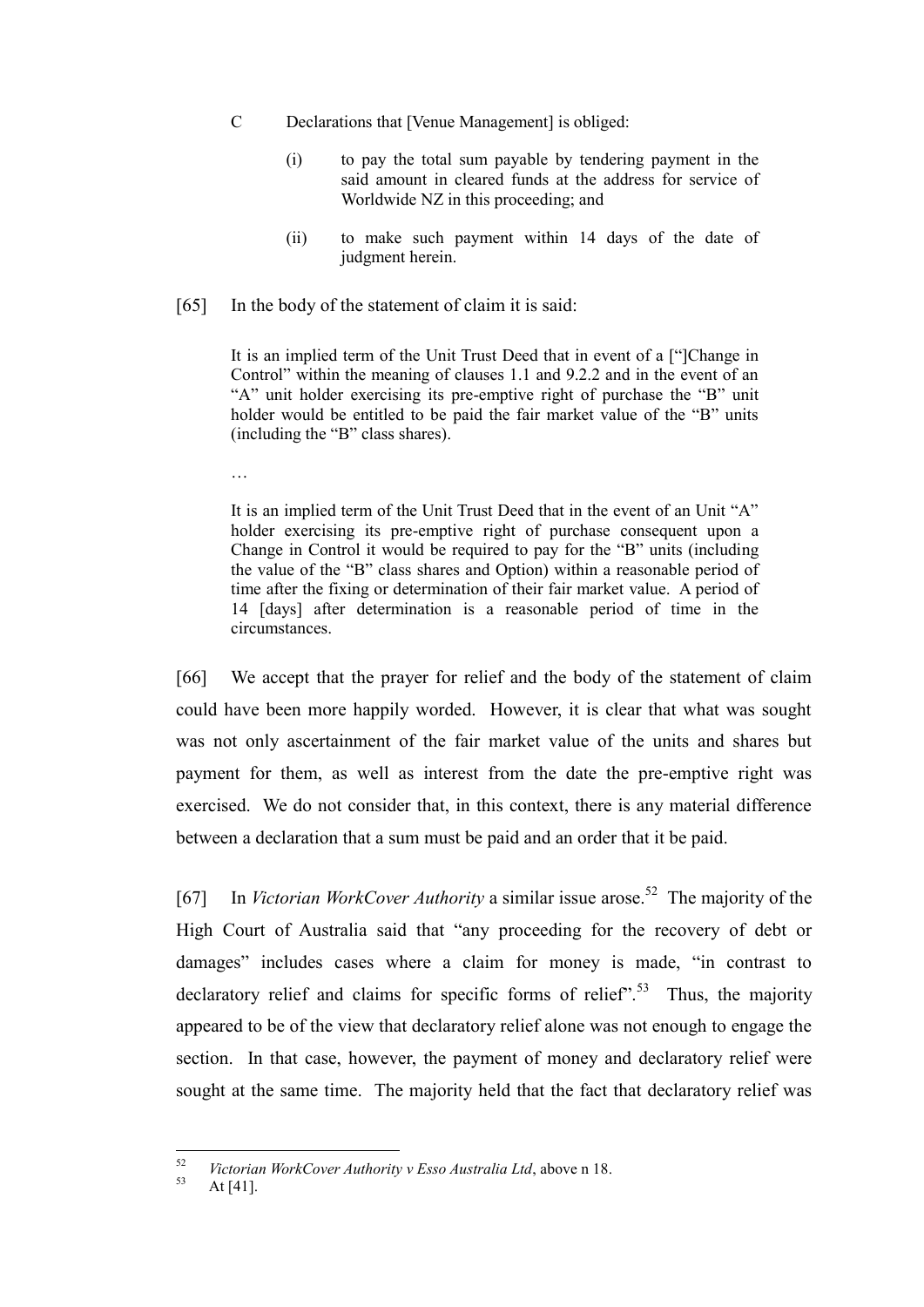sought in addition to a claim for money meant the case was a "proceeding for the recovery of a debt or damages".<sup>54</sup>

[68] We also refer to *Westpac Banking Corp v Nangeela Properties Ltd*, where Somers J said that "[t]he formality of an action … should not be allowed to obscure the reality of the position".<sup>55</sup> In that case, the initial notice by the liquidator did not seek payment following the setting aside of the disposition. However, at the hearing at first instance, the liquidator had also sought orders for payment and interest. All judgments in the Court of Appeal in that case treated the proceedings as being for the recovery of a debt.<sup>56</sup>

[69] The reality in this situation is that Worldwide was seeking payment of the market price and thus was seeking a judgment for the recovery of that sum.

### **Discretion**

<span id="page-20-0"></span>[70] Under s 87(1) a judge has discretion to award interest on debt or damages from the time that the cause of action arose up until the date of the judgment.

## *Submissions of the parties*

<span id="page-20-1"></span>[71] Venue Management submits that the discretion should have been exercised in its favour. It says that it did not have the full use of the units and shares in the interim period because it had undertaken not to sell them pending payment of the price.<sup>57</sup> It also submits that it is relevant to the exercise of the discretion that, up until just before the  $2008$  Court of Appeal decision,<sup>58</sup> Worldwide had been asserting that Venue Management was estopped from exercising its pre-emptive right. Even before Potter J, Worldwide was still asserting a continuation of certain rights. In its oral submissions, Venue Management also submitted that the manner in which

<sup>54</sup> <sup>54</sup> At [41]. Kirby J did not specifically address this point.<br> $\frac{55}{2}$  Westness *Banking Corp v Managels Duopauties Ltd* abo

<sup>55</sup> *Westpac Banking Corp v Nangeela Properties Ltd*, above n [34,](#page-11-1) at 11 per Somers J. See also the comments of Richardson J at 6, albeit in a slightly different context.

<sup>56</sup> At 6–7 per Richardson J, at 9 per McMullin J, and at 11 per Somers J.<br> $57$  Or without putting \$4,125m in a trust secount (that being the amount

<sup>57</sup> Or without putting \$4.125m in a trust account (that being the amount Worldwide had initially paid for the units and the shares).

<sup>58</sup> *Jacobsen Venue Management New Zealand Ltd v Worldwide NZ LLC*, above [n 3.](#page-2-1)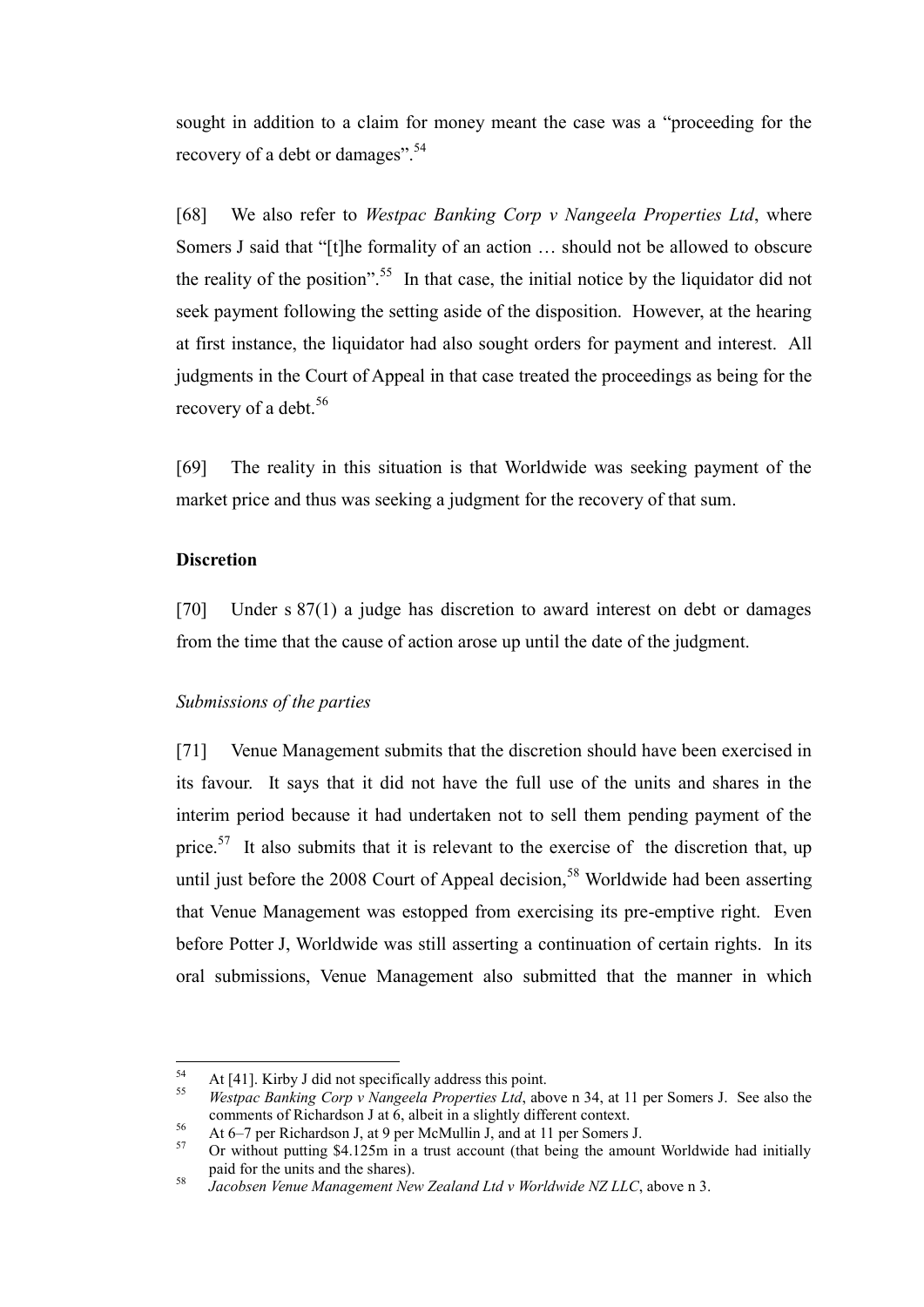Worldwide litigated caused considerable delays and meant that the discretion under s 87(1) should not have been exercised in its favour.

[72] Worldwide says that Venue Management did have full use of the shares. Further, Worldwide was not denying Venue Management's ownership rights. In the High Court, it was merely asserting an unpaid vendor's lien.

# *Our assessment*

<span id="page-21-0"></span>[73] We accept Worldwide's submission that the claim for an unpaid vendor's lien did not amount to a denial of Venue Management's ownership rights. While the estoppel argument did do so, ultimately it was withdrawn. In any event, neither the undertaking nor the estoppel argument interfered with Venue Management's ability to enjoy the benefit from and the use of the units and shares, apart from the restrictions on sale. The finding of the High Court was that the joint venture had been managed since April 2006 to the exclusion of Worldwide.<sup>59</sup>

[74] Further, from the time of the exercise of the pre-emptive right, Venue Management should have paid the market price for the units and shares. From that time, therefore, Venue Management has had the use of that money as well as the use and enjoyment of the "B" units and shares and Worldwide has not had the use of the money owing to it or of the "B" units or shares.

[75] Turning to the litigation delays, we are not in a position to assess the level of fault for the extended period of litigation. However, for these purposes, even assuming that some level of fault lay with Worldwide, this was not a case of Worldwide sleeping on its rights.<sup>60</sup> Worldwide had all along asserted its right to be paid the market value for the shares if its estoppel argument did not succeed.

[76] In the circumstances and in terms of the rationale behind s 87, Potter J was entitled to exercise her discretion to award interest as compensation for Worldwide

<sup>59</sup> *Worldwide* (HC), above n [4,](#page-2-2) at [321].

<sup>60</sup> For example, compare *Commercial Helicopters Ltd v Attorney-General* HC Hamilton CP37/93, 8 March 1994; *Volk v Hirstlens (NZ) Ltd* [1987] 1 NZLR 385 (HC); and *Equiticorp Industries Group Ltd (in stat man) v The Crown (No 3) (Judgment No 51)* [1996] 3 NZLR 690 (HC).